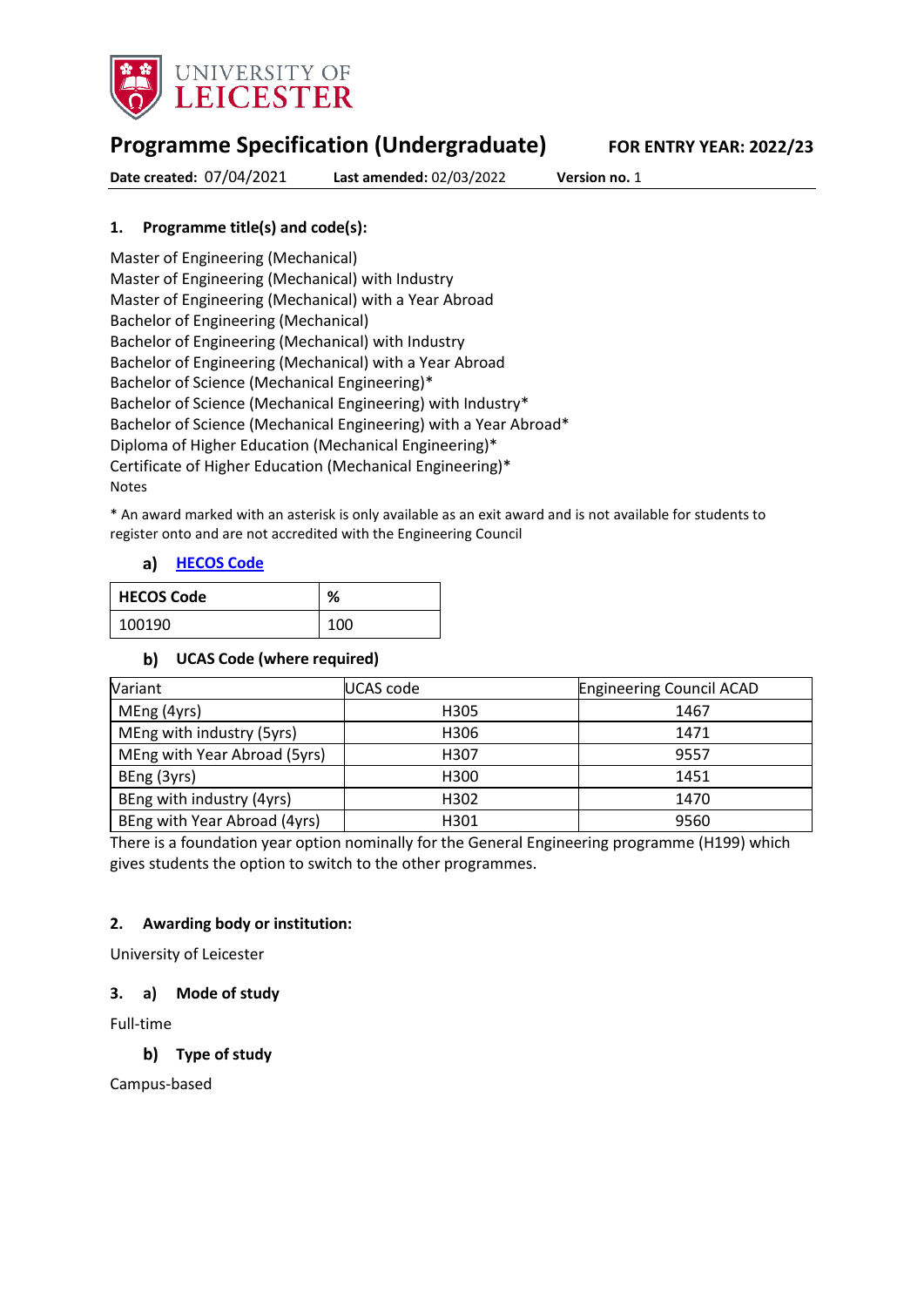## **4. Registration periods:**

## **MEng**

The normal period of registration is four years

The maximum period of registration six years

## **BEng**

The normal period of registration is three years

The maximum period of registration five years

*The 'with a Year in Industry' and 'with a Year Abroad' options of each degree would add one year to the normal and maximum periods of registration listed above.*

## *For Foundation Year Variant:*

The normal period of registration is four years (one year for the Foundation Year, with three years for the BEng) The maximum period of registration is six years (one year for the Foundation Year, and five years for the BEng)

## **5. Typical entry requirements**

MEng. Typical offer: AAB normally including Mathematics and a physical science or equivalent non- A- level qualifications.

BEng. Typical offer: ABB normally including Mathematics and a Physical science or equivalent non- A- level qualifications.

*For Foundation Year Variant:*

A level: BBB or points equivalent from best three A levels. Typically in subjects outside of the 'usual' A levels expected by the department. BTEC Diploma: DDM in appropriate subject area. Access to HE courses in Science and Engineering: 45 L3 credits, including 30 at Distinction and remaining L3 credits at least at Merit.

**For the aims, learning outcomes and application criteria for the GCSA Year Abroad please see** <https://le.ac.uk/study/undergraduates/courses/abroad>

## **6. Accreditation of Prior Learning**

APL will not be accepted for exemptions from individual modules, however may be considered f or direct entry to year 2, on a case by case and subject to the general provisions of the University APL policy.

*For Foundation Year Variant:* n/a

## **7. Programme aims**

All the variants of the programmes aim to satisfy the criteria of the accrediting engineering institutions. These are based on the Engineering Council's Accreditation of Higher Education Programmes (AHEP) learning outcomes. These are defined in 6 overarching outcomes:

- Science and Mathematics (SM),
- Engineering Analysis (EA),
- Design (D),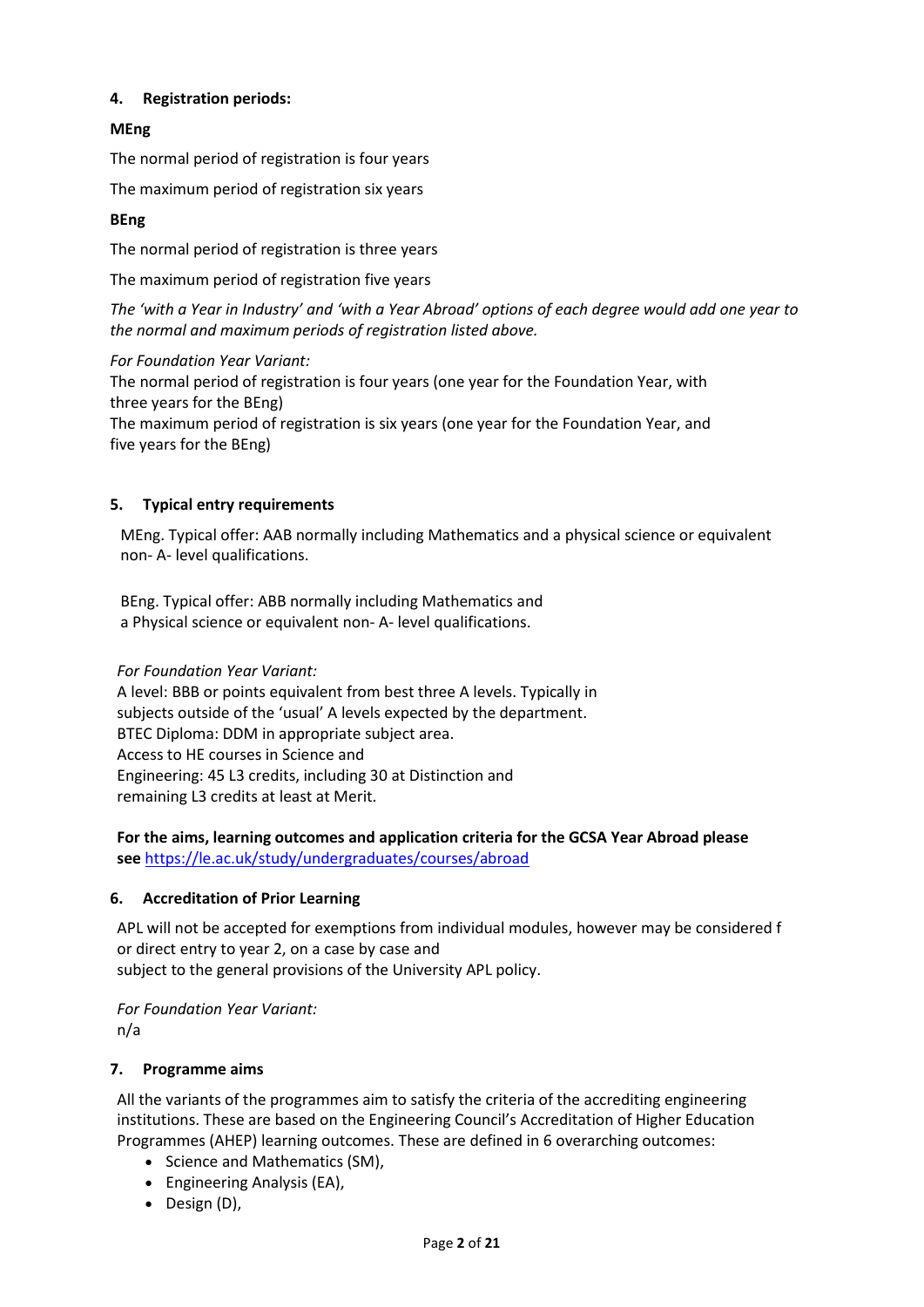- Economic, Legal, social, ethical and environmental context (EL)
- Engineering Practice (P)
- Additional General Skills (G).

Programme-level Intended Learning Outcomes for the degrees programmes are mapped, using the shorthand codes above, to these overarching outcomes in section 9 - Programme Outcomes below. Each of these overarching outcomes is divided into a maximum of 11 specific outcomes (e.g. P1 – P11). These are mapped to module-level Intended Learning Outcomes and assessment elements, and are detailed in the module specifications.

The BEng programmes aim to:

1. provide a curriculum that is enjoyable and motivating and which creates enthusiasm for engineering through the challenge of responding to interesting engineering problems;

2. provide students with the breadth of understanding in relevant science and mathematics to allow analysis and design of electro-mechanical engineering systems that improve quality of life through being able to integrate knowledge from other engineering disciplines.

3. develop students' knowledge and understanding of the tools and techniques used for modelling, analysis, design and control of complex electro-mechanical engineering systems; 4. develop students' detailed knowledge and understanding of engineering applications used in research and engineering industries;

- 5. cultivate the synergy between teaching and research; and
- 6. foster students' independent learning and organisational skills.

Additionally, the MEng programmes aim to meet the needs of the appropriate professional instituti ons and satisfy the educational requirements for registration by the Engineering Council at CEng level. The MEng programmes aim to develop greater depth and breadth of knowledge and the ability to apply methods critically and in ambiguous situations, to optimise new and developing engineering technology, to identify projects and technical potential and to lead engineering activities and teams by managing technical and commercial risks and through change.

For the "with Industry" variant only, these additional programme aims apply:

- Prepare students for career and training opportunities which relates to their degree in both the private and public sectors, and voluntary organisations.
- Construct effective applications for placement opportunities
- Provide students the opportunity to recognise suitable plans for transitioning into the workplace

For the "with Year Abroad" variant only, these additional programme aims apply:

• provide students with the opportunity to spend one year studying out of the UK to gain an international perspective on their discipline and experience of living and study in a different culture and possibly improve their language skills.

#### **8. Reference points used to inform the programme specification**

- QAA Benchmarking Statement
- Framework for Higher Education Qualifications (FHEQ)
- UK Quality Code for Higher Education
- University Learnin[g Strategy](https://www2.le.ac.uk/offices/sas2/quality/learnteach)
- [University Assessment Strategy](https://www2.le.ac.uk/offices/sas2/quality/learnteach)
- University of Leicester Periodic Developmental Review Report
- External Examiners' reports (annual)
- United Nations Education for Sustainable Development Goals
- Student Destinations Data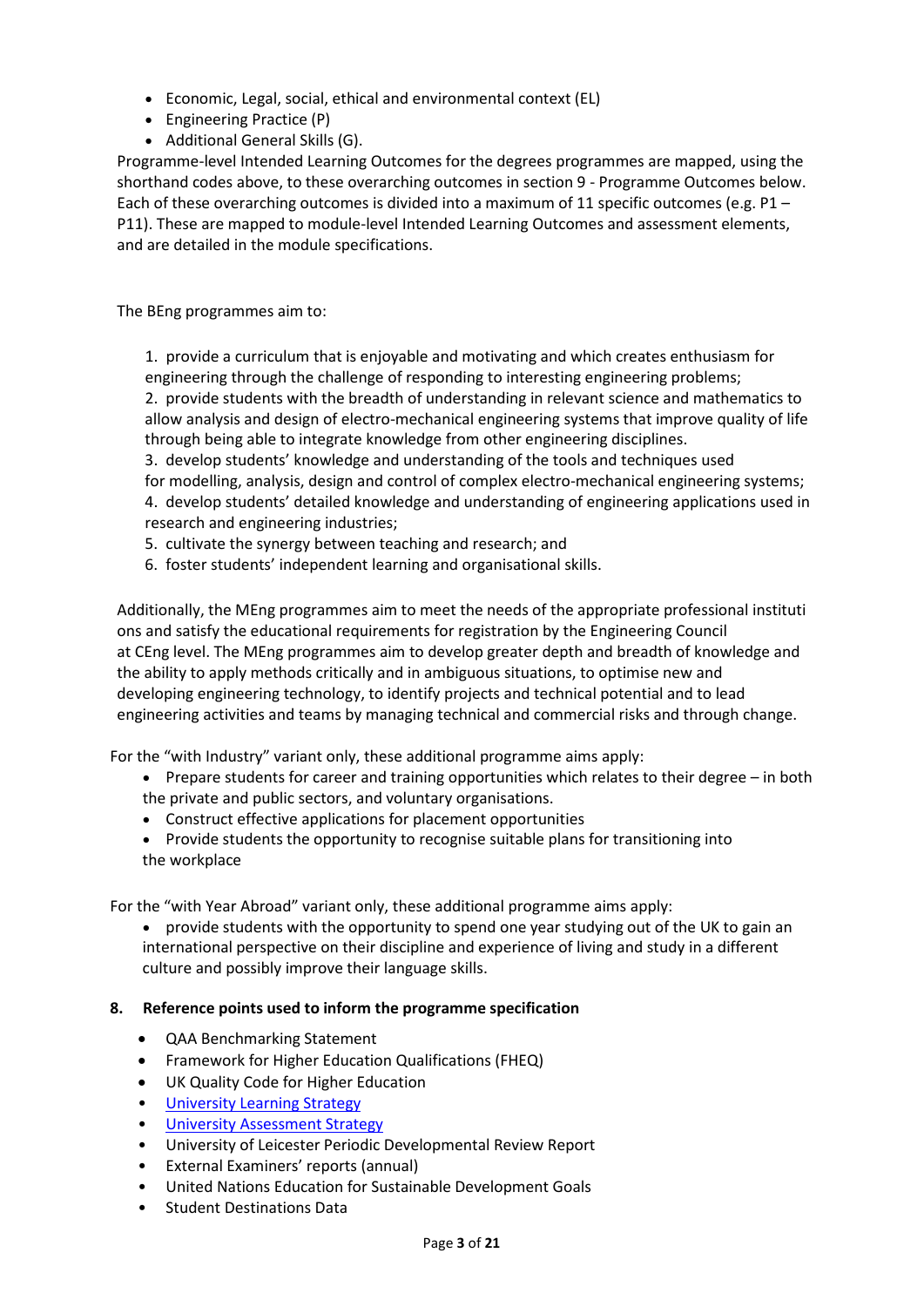- Engineering Accreditation Board (EAB) Bachelors and Integrated Masters Degree Learning Outcomes (AHEP 3rd Edition)
- UK-SPEC (UK Standard for Professional Engineering Competence)
- Engineering Council Compensation and Condonement requirements November 2018.

## **9. Programme Outcomes**

Unless otherwise stated, programme outcomes apply to all awards specified in 1. Programme title(s).

### **Discipline specific knowledge and competencies**

i) Mastery of an appropriate body of knowledge

| <b>Intended Learning Outcomes</b>                                                                                                                                                                                                                                                                             | <b>Teaching and Learning Methods</b>                                                                                           | <b>How Demonstrated?</b>                                                                                                                                                                                        |
|---------------------------------------------------------------------------------------------------------------------------------------------------------------------------------------------------------------------------------------------------------------------------------------------------------------|--------------------------------------------------------------------------------------------------------------------------------|-----------------------------------------------------------------------------------------------------------------------------------------------------------------------------------------------------------------|
| Demonstrate knowledge of the scientific<br>and mathematical principles and<br>techniques necessary for<br>a Mechanical Engineer,<br>including materials, applied<br>thermodynamics, fluids, dynamics,<br>structures, failure mechanisms (SM).                                                                 | Lectures, tutorials, seminars,<br>laboratory practicals, directed reading,<br>independent research, resource-based<br>learning | Examinations, laboratory<br>reports, seminar<br>presentations, contributions<br>to discussions, problem-<br>based exercises, design<br>tasks, simulation exercises,<br>group projects,<br>independent projects. |
| [MEng only] Demonstrate a<br>comprehensive and critical knowledge<br>of current and developing scientific and<br>mathematical principles<br>in Mechanical Engineering and related<br>disciplines, which may include advanced<br>topics in fluid and solid mechanics,<br>control and systems engineering (SM). | Lectures, tutorials, seminars,<br>laboratory practicals, directed reading,<br>independent research, resource-based<br>learning | Examinations, laboratory<br>reports, seminar<br>presentations, contributions<br>to discussions, problem-<br>based exercises, design<br>tasks, simulation exercises,<br>group projects,<br>independent projects. |

## ii) Understanding and application of key concepts and techniques

| <b>Intended Learning</b><br><b>Outcomes</b>                                                                                                                                                                                                             | <b>Teaching and Learning Methods</b>                                                                        | <b>How Demonstrated?</b>                                                                                                                                                                                 |
|---------------------------------------------------------------------------------------------------------------------------------------------------------------------------------------------------------------------------------------------------------|-------------------------------------------------------------------------------------------------------------|----------------------------------------------------------------------------------------------------------------------------------------------------------------------------------------------------------|
| Demonstrate knowledge,<br>understanding and application of<br>appropriate mathematical,<br>computational techniques and<br>scientific principles and methods<br>for modelling and<br>analysing electro-<br>mechanical engineering<br>problems (SM, EA). | Lectures, tutorials, surgeries<br>problem solving classes<br>computer practical classes, example<br>sheets. | Examinations, laboratory reports,<br>seminar presentations, contributions<br>to discussions, problem-based<br>exercises, design tasks, simulation<br>exercises, group projects, independent<br>projects. |
| Demonstrate knowledge and<br>understanding of the design<br>process and design<br>methodologies used in the<br>discipline (D).                                                                                                                          | Lectures, tutorials, surgeries<br>problem solving classes, independent<br>research, project supervision.    | Examinations, laboratory reports,<br>seminar presentations, contributions<br>to discussions, problem-based<br>exercises, design tasks, simulation<br>exercises, group projects, independent<br>projects. |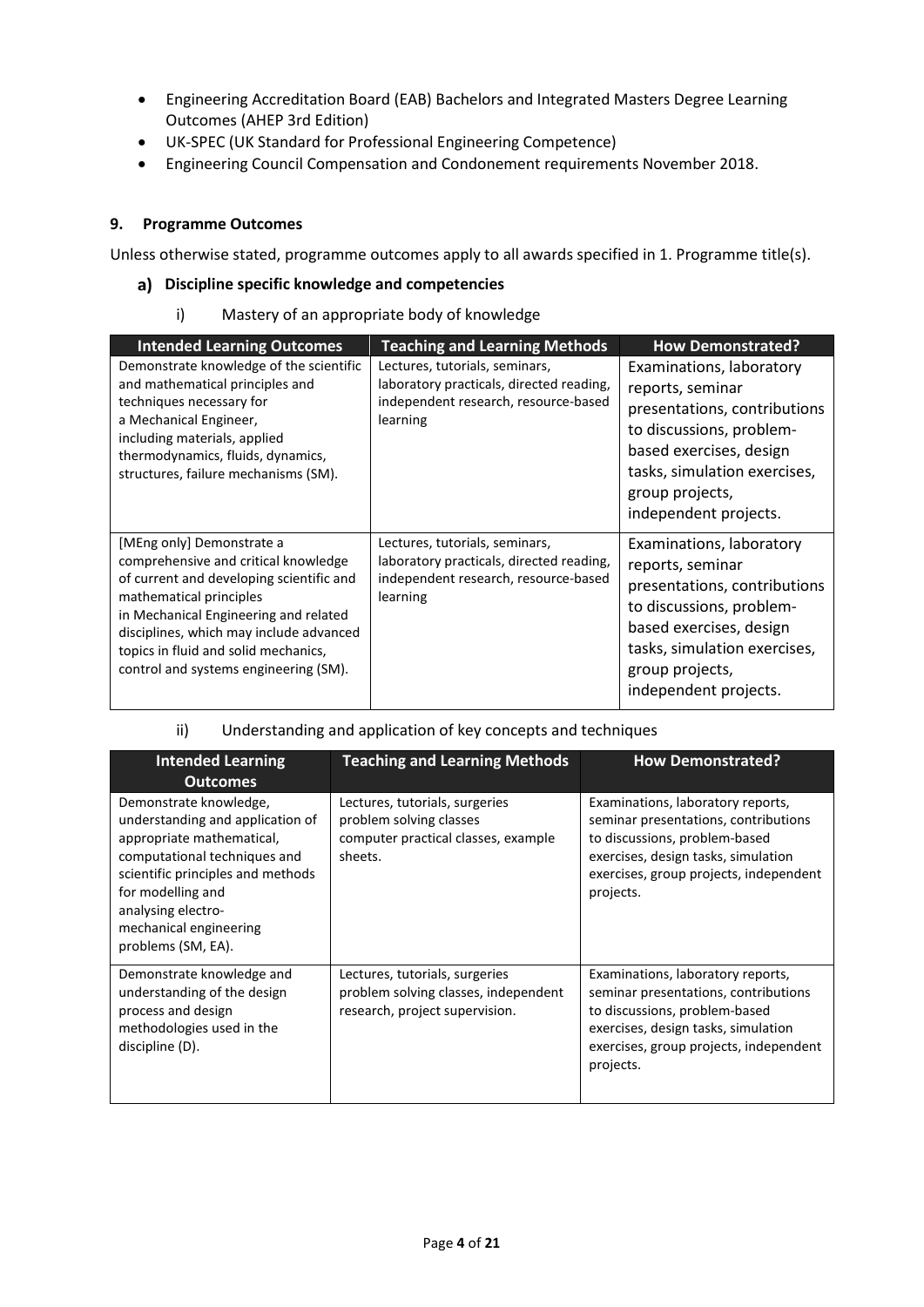| <b>Intended Learning</b><br><b>Outcomes</b>                                                                                                                                        | <b>Teaching and Learning Methods</b>                                                  | <b>How Demonstrated?</b>                                                                                                                                                                                 |
|------------------------------------------------------------------------------------------------------------------------------------------------------------------------------------|---------------------------------------------------------------------------------------|----------------------------------------------------------------------------------------------------------------------------------------------------------------------------------------------------------|
| Demonstrate knowledge and<br>understanding of management,<br>business practices and industrial<br>standards that influence an<br>engineer's work (EL).                             | Lectures, tutorials, independent<br>research, project supervision, work<br>placement. | Examinations, laboratory reports,<br>seminar presentations, contributions<br>to discussions, problem-based<br>exercises, design tasks, simulation<br>exercises, group projects, independent<br>projects. |
| Demonstrate knowledge and<br>understanding of manufacturing<br>and/or operational practice (P).                                                                                    | Lectures, tutorials, independent<br>research, project supervision.                    | Examinations, laboratory reports,<br>seminar presentations, contributions<br>to discussions, problem-based<br>exercises, design tasks, simulation<br>exercises, group projects, independent<br>projects. |
| [MEng only] Apply knowledge<br>and techniques critically with<br>potential ambiguous, novel<br>and/or changing and developing<br>situations and technologies (EA,<br>$D, EL, P$ ). | Lectures, independent research,<br>major projects.                                    | Examinations, laboratory reports,<br>seminar presentations, contributions<br>to discussions, problem-based<br>exercises, design tasks, simulation<br>exercises, group projects, independent<br>projects. |
| Work as an engineer in an<br>industrial [with Industry] or<br>international setting [with Year<br>Abroad] (G)                                                                      | Work/International placement                                                          | Work placement report/International<br>Year Assessments.                                                                                                                                                 |

## iii) Critical analysis of key issues

| <b>Intended Learning</b><br><b>Outcomes</b>                                                                 | <b>Teaching and Learning Methods</b>                                                                        | <b>How Demonstrated?</b>                                                                                                                                                                                    |
|-------------------------------------------------------------------------------------------------------------|-------------------------------------------------------------------------------------------------------------|-------------------------------------------------------------------------------------------------------------------------------------------------------------------------------------------------------------|
| Apply scientific principles to<br>model and analyse engineering<br>systems, processes and<br>products (SM). | Lectures, tutorials, surgeries<br>problem solving classes<br>computer practical classes,<br>example sheets. | Examinations, laboratory reports,<br>seminar presentations,<br>contributions to discussions,<br>problem-based exercises, design<br>tasks, simulation exercises, group<br>projects, independent<br>projects. |
| Analyse systems, processes or<br>components as part of the design<br>process (D).                           | Lectures, tutorials, surgeries<br>problem solving classes<br>computer practical classes,<br>example sheets. | Examinations, laboratory reports,<br>seminar presentations,<br>contributions to discussions,<br>problem-based exercises, design<br>tasks, simulation exercises, group<br>projects, independent<br>projects. |
| Awareness of statistical methods<br>to handle uncertainty (SM).                                             | Lectures, tutorials, surgeries<br>problem solving classes<br>computer practical classes,<br>example sheets. | Examinations, laboratory reports,<br>seminar presentations,<br>contributions to discussions,<br>problem-based exercises, design<br>tasks, simulation exercises, group<br>projects, independent<br>projects. |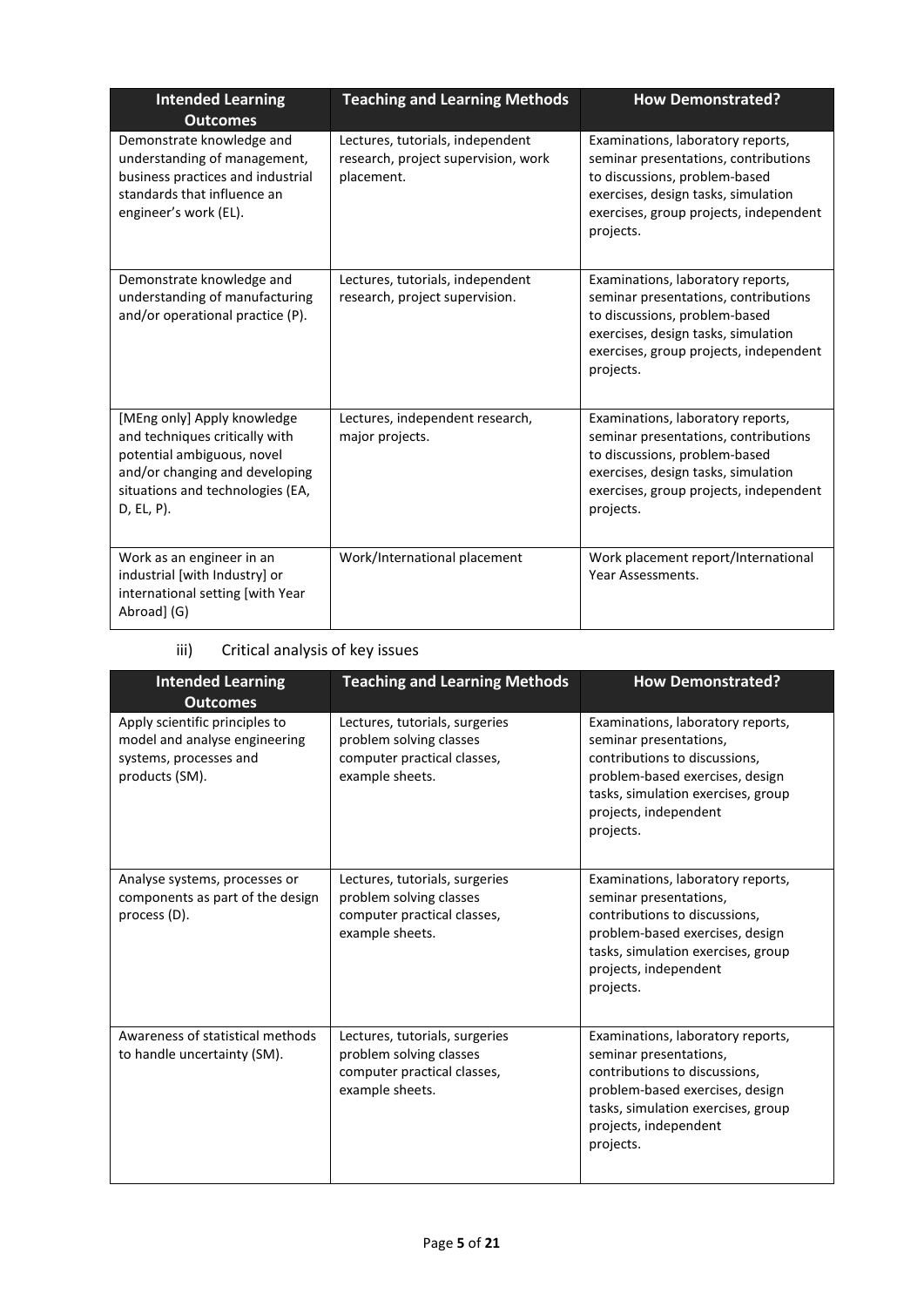| <b>Intended Learning</b><br><b>Outcomes</b>                                                                    | <b>Teaching and Learning Methods</b>                                            | <b>How Demonstrated?</b>                                                                                                                                                                                    |
|----------------------------------------------------------------------------------------------------------------|---------------------------------------------------------------------------------|-------------------------------------------------------------------------------------------------------------------------------------------------------------------------------------------------------------|
| Evaluate commercial risks and<br>technical risks (EL) including<br>[MEng only] in<br>unfamiliar circumstances. | Problem solving exercises,<br>independent research projects, group<br>projects. | Examinations, laboratory reports,<br>seminar presentations,<br>contributions to discussions,<br>problem-based exercises, design<br>tasks, simulation exercises, group<br>projects, independent<br>projects. |

## iv) Clear and concise presentation of material

| <b>Intended Learning</b><br><b>Outcomes</b>                                                                                                                                                            | <b>Teaching and Learning Methods</b> | <b>How Demonstrated?</b>                                                                         |
|--------------------------------------------------------------------------------------------------------------------------------------------------------------------------------------------------------|--------------------------------------|--------------------------------------------------------------------------------------------------|
| Interpret and report results,<br>presenting data in alternative<br>forms suitable for a range of<br>different audiences in order<br>to create deeper understanding<br>and/or greater impact (D, P, G). | Lectures, seminars, masterclasses.   | Written assignments, exhibitions,<br>poster displays, reports,<br>independent research projects. |

# v) Critical appraisal of evidence with appropriate insight

| <b>Intended Learning</b><br><b>Outcomes</b>                                                                                                                                   | <b>Teaching and Learning Methods</b>                                                             | <b>How Demonstrated?</b>                                                      |
|-------------------------------------------------------------------------------------------------------------------------------------------------------------------------------|--------------------------------------------------------------------------------------------------|-------------------------------------------------------------------------------|
| Select and apply appropriate<br>computer-based methods for<br>modelling and analysing<br>engineering problems (EA).                                                           | Computer practical classes, lectures,<br>surgeries.                                              | Computer-based exercises, simulation<br>exercises, research projects.         |
| Evaluate customer and user<br>needs taking into account the<br>wider engineering context (D)                                                                                  | Design tasks, laboratory practicals,<br>simulation exercises, group projects,<br>work placement  | Problem solving exercises, simulations,<br>exhibitions, independent research. |
| Create and design new processes<br>or products to fulfil a specified<br>requirement through synthesis of<br>ideas from a wide range of<br>sources (D).                        | Design tasks, laboratory practicals,<br>simulation exercises, group projects,<br>work placement  | Problem solving exercises, simulations,<br>exhibitions, independent research. |
| Perform practical testing,<br>technical analysis and critical<br>evaluation of design ideas in<br>laboratory or through<br>simulation (P).                                    | Design tasks, laboratory practicals,<br>simulation exercises, group projects,<br>work placement. | Laboratory examinations, laboratory<br>reports, simulation reports.           |
| [MEng only] use pertinent data<br>and methods, including original<br>research, to tackle problems with<br>ambiguity, involving incomplete<br>data and new technology (EA, D). | Design task and research projects.                                                               | Major research and design project<br>reports and presentations.               |

## vi) Other discipline specific competencies

| <b>Intended Learning</b><br><b>Outcomes</b>                                | <b>Teaching and Learning Methods</b>                                                 | <b>How Demonstrated?</b>                               |
|----------------------------------------------------------------------------|--------------------------------------------------------------------------------------|--------------------------------------------------------|
| Select and use appropriate test<br>and measurement<br>instrumentation (P). | Laboratory practicals, group research<br>projects, independent research<br>projects. | Laboratory reports, examinations,<br>projects reports. |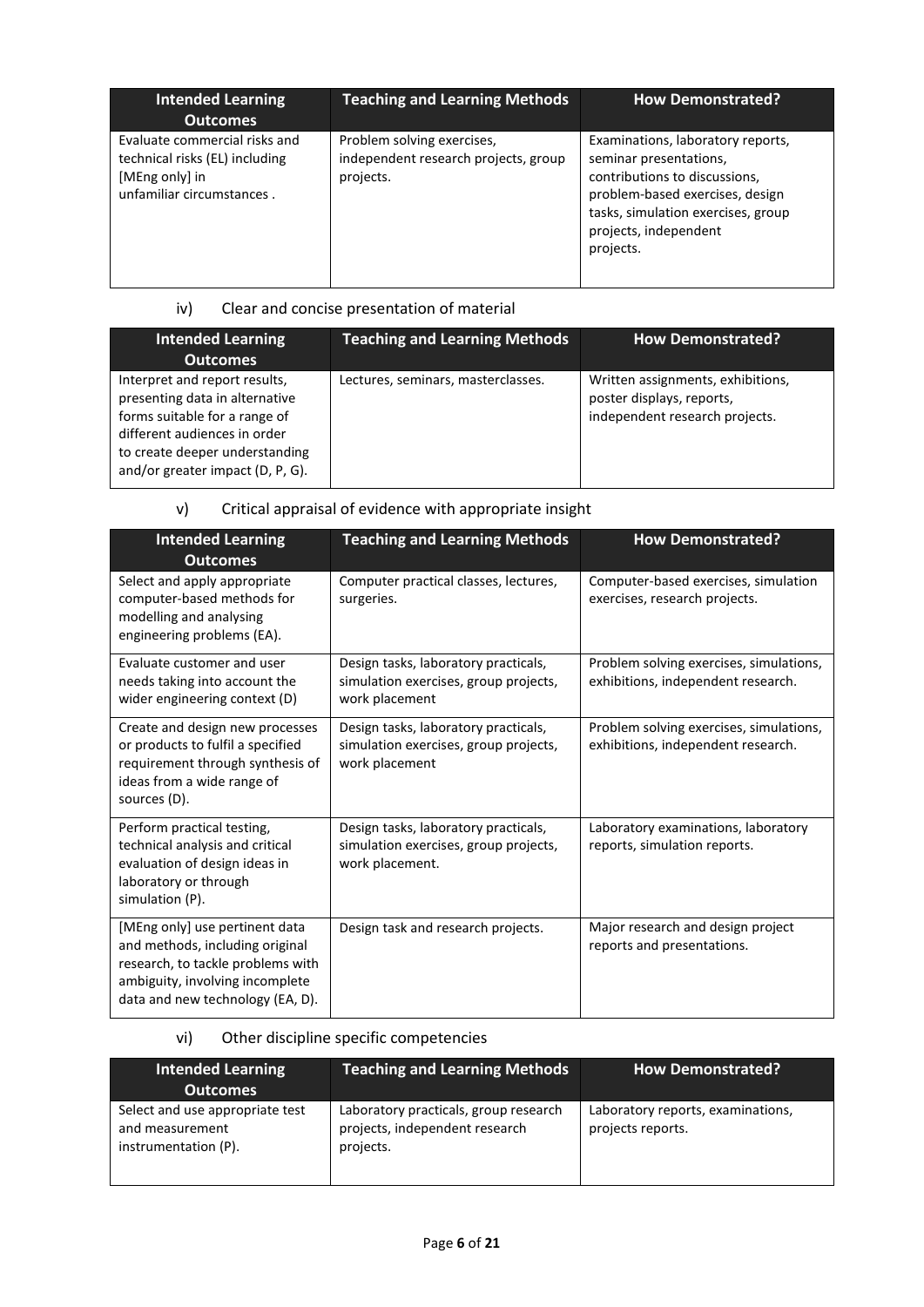| <b>Intended Learning</b><br><b>Outcomes</b>                                                                                                                                                                                                                                                                 | <b>Teaching and Learning Methods</b>                                                                                                                     | <b>How Demonstrated?</b>                                                                    |
|-------------------------------------------------------------------------------------------------------------------------------------------------------------------------------------------------------------------------------------------------------------------------------------------------------------|----------------------------------------------------------------------------------------------------------------------------------------------------------|---------------------------------------------------------------------------------------------|
| Select and conduct appropriate<br>experimental procedures (P).                                                                                                                                                                                                                                              | Laboratory practicals, design tasks,<br>independent research.                                                                                            | Laboratory reports, examinations,<br>project reports.                                       |
| Demonstrate knowledge and<br>understanding of manufacturing<br>and/or operational practice (P).                                                                                                                                                                                                             | Manufacturing skills programme, work<br>placement.                                                                                                       | Laboratory reports, written<br>assignments, work placement report.                          |
| Apply understanding of codes of<br>practice related to hazards and<br>operational safety to ensure good<br>working practices and effective<br>risk management (EL).                                                                                                                                         | Laboratory practicals, design tasks,<br>independent research.                                                                                            | Laboratory reports, written<br>assignments, work placement report.                          |
| [BSc, DipHE, CertHE only]<br>Demonstrate partial achievement<br>of the full set of Engineering<br>Council learning outcomes by<br>meeting the University award<br>criteria, whilst falling short<br>of demonstrating the more<br>stringent minimum requirements<br>specified by the Engineering<br>Council. | Laboratory practicals, group research<br>projects, independent research<br>projects, design<br>tasks, Manufacturing skills<br>programme, work placement. | Assessments common with<br>BEng/MEng programmes but with<br>failures in individual modules. |

## **Transferable skills**

## i) Oral communication

| <b>Intended Learning</b><br><b>Outcomes</b>                                                                     | <b>Teaching and Learning Methods</b>                                     | <b>How Demonstrated?</b>       |
|-----------------------------------------------------------------------------------------------------------------|--------------------------------------------------------------------------|--------------------------------|
| Present technical and business<br>information orally, in an<br>appropriate form for a given<br>audience (D, G). | Tutorials, group projects, independent<br>research, project supervision. | Oral presentations, portfolio. |

### ii) Written communication

| <b>Intended Learning</b><br><b>Outcomes</b>                                                                                  | <b>Teaching and Learning Methods</b>                                    | <b>How Demonstrated?</b>                                                            |
|------------------------------------------------------------------------------------------------------------------------------|-------------------------------------------------------------------------|-------------------------------------------------------------------------------------|
| Communicate business and<br>technical information in an<br>appropriate written form for a<br>given audience (D).             | Lectures, group projects, independent<br>research, project supervision. | Written assignments, laboratory<br>reports, essays, independent<br>project reports. |
| Report on a practical or<br>simulation test of a design<br>solution including analysis and<br>discussion of the results (D). | Lectures, group projects, independent<br>research, project supervision. | Written assignments, laboratory<br>reports, essays, independent<br>project reports. |

## iii) Information technology

| <b>Intended Learning</b><br><b>Outcomes</b>                                                                                                 | <b>Teaching and Learning Methods</b>                                    | <b>How Demonstrated?</b>                                                            |
|---------------------------------------------------------------------------------------------------------------------------------------------|-------------------------------------------------------------------------|-------------------------------------------------------------------------------------|
| Use standard and specialist<br>engineering IT software<br>confidently to conduct and report<br>on engineering analysis and<br>projects (G). | Lectures, group projects, independent<br>research, project supervision. | Written assignments, laboratory<br>reports, essays, independent project<br>reports. |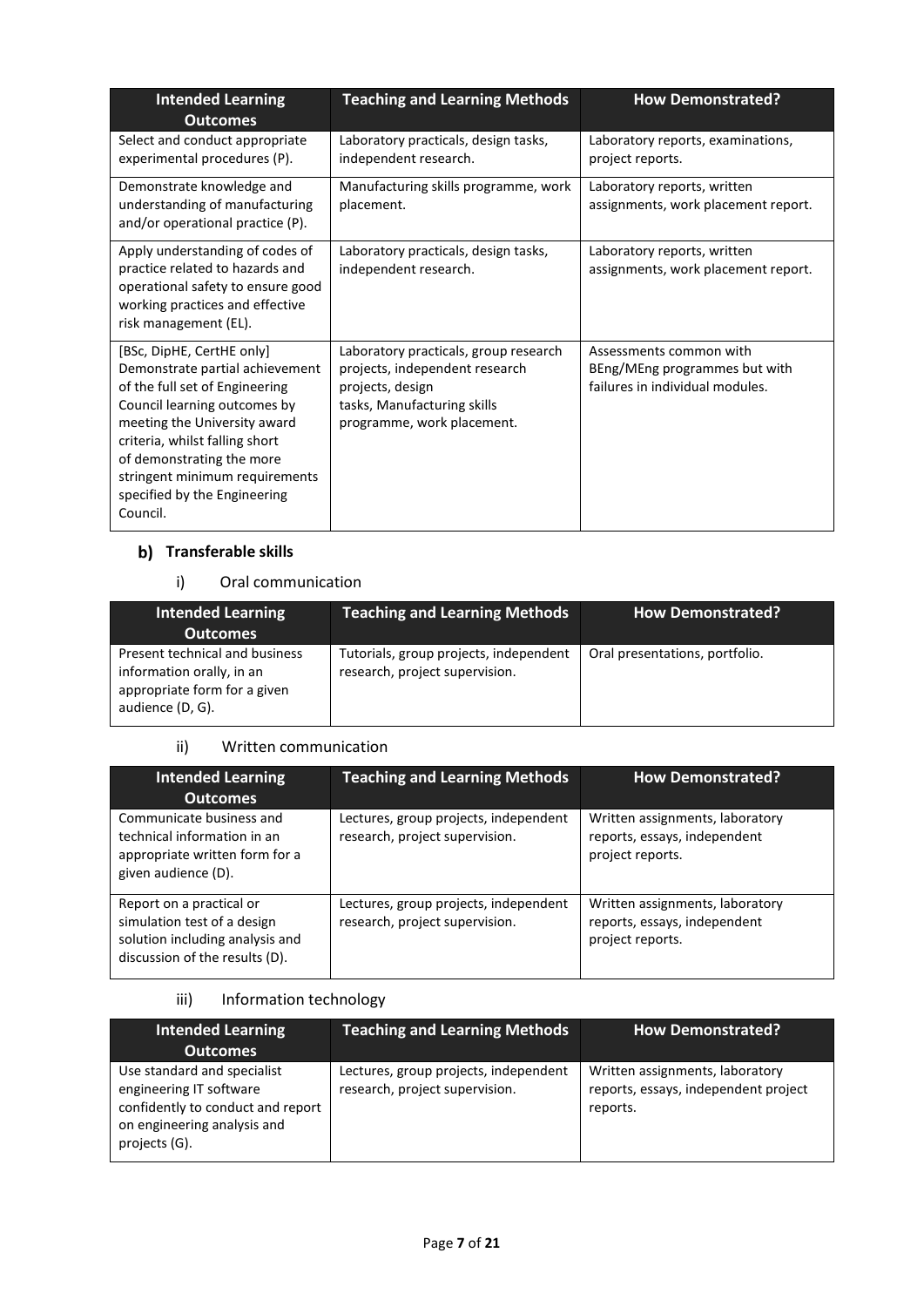## iv) Numeracy

| <b>Intended Learning</b><br><b>Outcomes</b>                                                                           | <b>Teaching and Learning Methods</b>           | <b>How Demonstrated?</b>                                                                  |
|-----------------------------------------------------------------------------------------------------------------------|------------------------------------------------|-------------------------------------------------------------------------------------------|
| Manipulate and sort data to<br>generate new data sets (SM, EA).                                                       | Problem-solving classes, research<br>projects. | Computer-based exercises, written<br>assignments, poster displays, oral<br>presentations. |
| Manipulate and present data in<br>alternative formats to create<br>deeper understanding or greater<br>impact (EA, D). | Problem-solving classes, research<br>projects. | Computer-based exercises, written<br>assignments, poster displays, oral<br>presentations. |

## v) Team working

| <b>Intended Learning</b><br><b>Outcomes</b>                                                                                          | <b>Teaching and Learning Methods</b>                                    | <b>How Demonstrated?</b>                                                                |
|--------------------------------------------------------------------------------------------------------------------------------------|-------------------------------------------------------------------------|-----------------------------------------------------------------------------------------|
| Work collaboratively as part of an<br>engineering team undertaking a<br>range of different team roles (P).                           | Tutorials, masterclasses, project<br>supervision, induction programmes. | Learning logs/diaries, learning<br>portfolios, group projects, simulation<br>exercises. |
| [MEng only] Lead engineering<br>activities and teams by managing<br>technical and commercial risks,<br>including through change (P). | Major design and research projects.                                     | Reports, design reviews and<br>presentations.                                           |

### vi) Problem solving

| <b>Intended Learning</b><br><b>Outcomes</b>                                                                                                                                     | <b>Teaching and Learning Methods</b>                                                                                                                                                                 | <b>How Demonstrated?</b>                                                                                                          |
|---------------------------------------------------------------------------------------------------------------------------------------------------------------------------------|------------------------------------------------------------------------------------------------------------------------------------------------------------------------------------------------------|-----------------------------------------------------------------------------------------------------------------------------------|
| Solve problems through the<br>integration of knowledge of<br>mathematics, science,<br>information technology, design,<br>business context and engineering<br>practice (SM, EA). | Project supervision, lectures,<br>tutorials, example sheets, simulation<br>exercises, laboratory based exercises,<br>computer- based exercises,<br>independent research projects, group<br>projects. | Individual research projects, oral<br>presentations, project reports,<br>problem-based examinations, practical<br>demonstrations. |
| Select and analyse appropriate<br>evidence to solve non-routine<br>problems (EA, D).                                                                                            | Project supervision, lectures,<br>tutorials, example sheets, simulation<br>exercises, laboratory based exercises,<br>computer- based exercises,<br>independent research projects, group<br>projects. | Individual research projects, oral<br>presentations, project reports,<br>problem-based examinations, practical<br>demonstrations. |
| Use systematic analysis and<br>design methods to solve<br>problems in unfamiliar<br>situations (D).                                                                             | Project supervision, lectures,<br>tutorials, example sheets, simulation<br>exercises, laboratory based exercises,<br>computer- based exercises,<br>independent research projects, group<br>projects. | Individual research projects, oral<br>presentations, project reports,<br>problem-based examinations, practical<br>demonstrations. |
| Use creativity and innovation to<br>solve problems (D).                                                                                                                         | Project supervision, lectures,<br>tutorials, example sheets, simulation<br>exercises, laboratory based exercises,<br>computer- based exercises,<br>independent research projects, group<br>projects. | Individual research projects, oral<br>presentations, project reports,<br>problem-based examinations, practical<br>demonstrations. |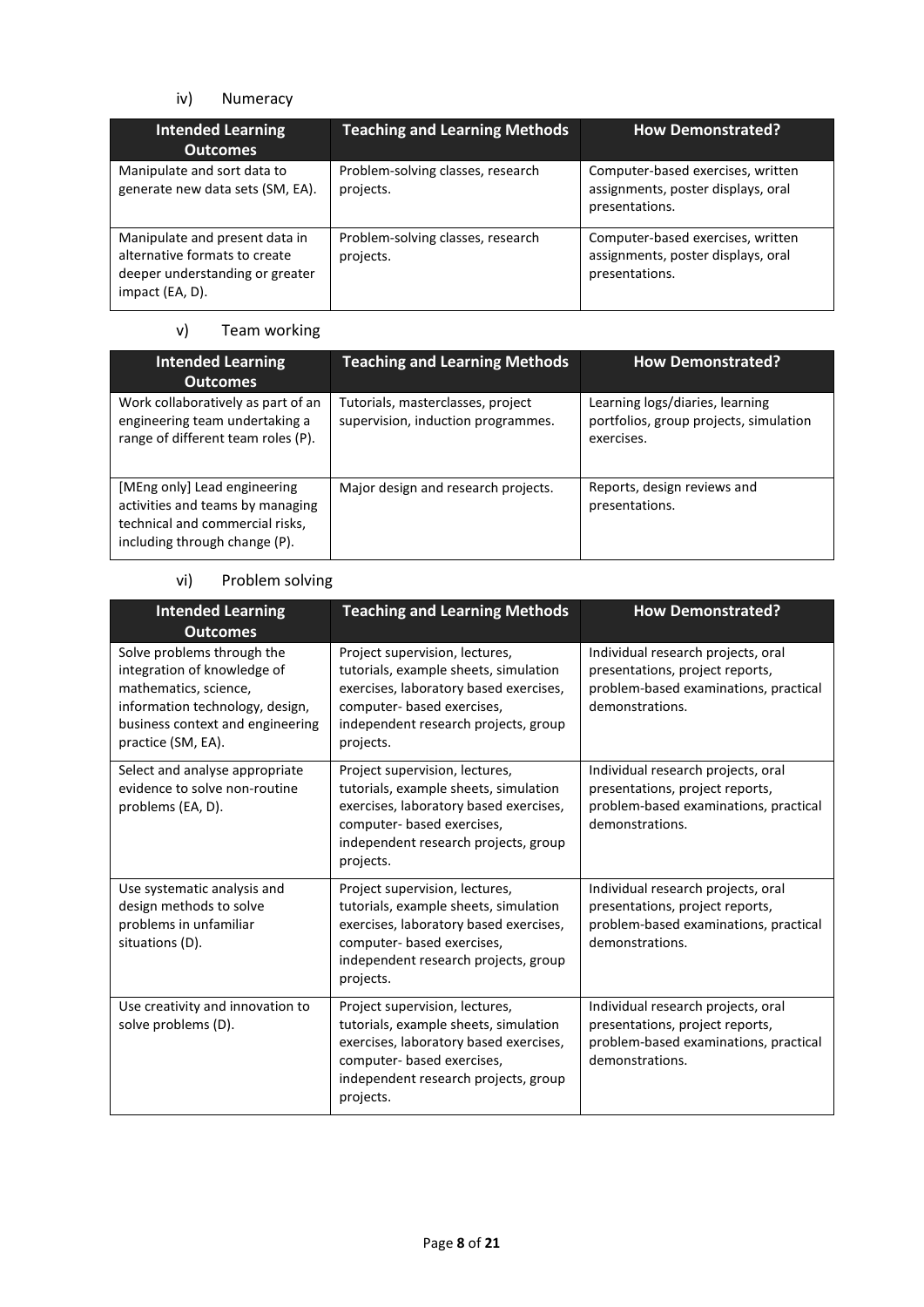| <b>Intended Learning</b><br><b>Outcomes</b>                                                 | <b>Teaching and Learning Methods</b>                                                                                                                                                                 | <b>How Demonstrated?</b>                                                                                                          |
|---------------------------------------------------------------------------------------------|------------------------------------------------------------------------------------------------------------------------------------------------------------------------------------------------------|-----------------------------------------------------------------------------------------------------------------------------------|
| Apply standard management<br>techniques to plan and allocate<br>resources to projects (EL). | Project supervision, lectures,<br>tutorials, example sheets, simulation<br>exercises, laboratory based exercises,<br>computer- based exercises,<br>independent research projects, group<br>projects. | Individual research projects, oral<br>presentations, project reports,<br>problem-based examinations, practical<br>demonstrations. |

# vii) Information handling

| <b>Intended Learning</b><br><b>Outcomes</b>                                                                                      | <b>Teaching and Learning Methods</b>                                                                                                                                           | <b>How Demonstrated?</b>                                                                                                                |
|----------------------------------------------------------------------------------------------------------------------------------|--------------------------------------------------------------------------------------------------------------------------------------------------------------------------------|-----------------------------------------------------------------------------------------------------------------------------------------|
| Select and apply<br>scientific evidence<br>based methods in the solution of<br>problems (SM).                                    | Lectures, tutorials, example sheets,<br>simulation exercises, laboratory bas<br>ed exercises, computer-<br>based exercises, independent resear<br>ch projects, group projects. | Individual research projects, o<br>ral presentations, project rep<br>orts, problem-<br>based examinations, practical<br>demonstrations. |
| Search for information related to<br>design solution, evaluate it and<br>suggest requirements for<br>additional information (D). | Lectures, tutorials, example sheets,<br>simulation exercises, laboratory<br>based exercises, computer-based<br>exercises, independent research<br>projects, group projects.    | Individual research projects,<br>oral presentations, project<br>reports,<br>problem-based examinations,<br>practical demonstrations.    |
| Plan and manage the design<br>process, including cost drivers<br>and evaluate outcomes (D)                                       | Lectures, tutorials, example sheets,<br>simulation exercises, laboratory<br>based exercises, computer-based<br>exercises, independent research<br>projects, group projects.    | Individual research projects,<br>oral presentations, project<br>reports,<br>problem-based examinations,<br>practical demonstrations.    |
| [MEng only] Work with limited,<br>incomplete, or contradictory<br>information (D, P).                                            | Lectures, tutorials, example sheets,<br>simulation exercises, laboratory<br>based exercises, computer-based<br>exercises, independent research<br>projects, group projects.    | Individual research projects,<br>oral presentations, project<br>reports,<br>problem-based examinations,<br>practical demonstrations.    |

# viii) Skills for lifelong learning

| <b>Intended Learning</b><br><b>Outcomes</b>                                                                                            | <b>Teaching and Learning Methods</b>                                       | <b>How Demonstrated?</b>                                                                             |  |
|----------------------------------------------------------------------------------------------------------------------------------------|----------------------------------------------------------------------------|------------------------------------------------------------------------------------------------------|--|
| Demonstrate<br>knowledge and understanding of<br>the professional and ethical<br>conduct of an engineer and legal<br>requirements (EL) | Work placement, simulation exercises,<br>independent research.             | Work placement report, simulation<br>exercises, reports, independent<br>projects.                    |  |
| Learn independently and<br>understand new concepts in the<br>discipline readily (G).                                                   | Independent research projects, group<br>research projects, work placement. | Work placement report, independent<br>project report, learning logs/diaries,<br>learning portfolios. |  |
| Develop and implement personal<br>plan of work to meet a deadline<br>and identify the critical<br>activities (G).                      | Independent research projects, group<br>research projects, work placement. | Work placement report, independent<br>project report, learning logs/diaries,<br>learning portfolios. |  |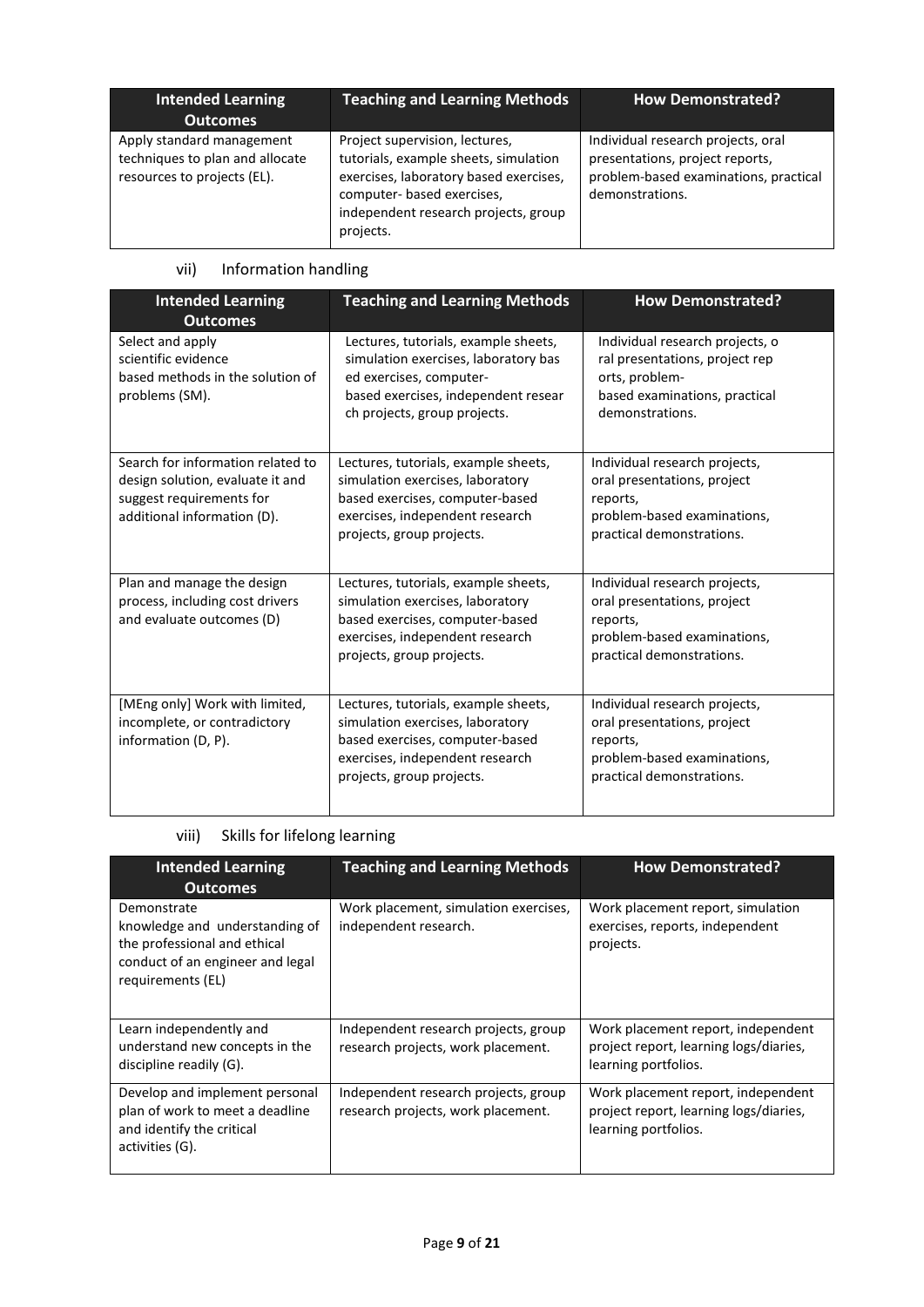| <b>Intended Learning</b><br><b>Outcomes</b>                                                                                                                                                                   | <b>Teaching and Learning Methods</b>                                                                                                                                                                                         | <b>How Demonstrated?</b>                                                                                                                                                                                   |  |
|---------------------------------------------------------------------------------------------------------------------------------------------------------------------------------------------------------------|------------------------------------------------------------------------------------------------------------------------------------------------------------------------------------------------------------------------------|------------------------------------------------------------------------------------------------------------------------------------------------------------------------------------------------------------|--|
| Exercise initiative and personal<br>responsibility, which may be as a<br>team member or as a leader (P,<br>G).                                                                                                | Independent research projects, group<br>research projects, work placement.                                                                                                                                                   | Work placement report, independent<br>project report, learning logs/diaries,<br>learning portfolios.                                                                                                       |  |
| Explore career development<br>opportunities (G).                                                                                                                                                              | Masterclasses, learning portfolios,<br>work placement.                                                                                                                                                                       | Learning portfolios                                                                                                                                                                                        |  |
| For the Year in industry variant only (G): Placement Preparation 1&2:                                                                                                                                         |                                                                                                                                                                                                                              |                                                                                                                                                                                                            |  |
| Select appropriate resources for<br>researching/securing<br>placement opportunities                                                                                                                           | Students are provided with dedicated<br>and timetabled sessions to prepare to<br>search and secure a year in industry.                                                                                                       | Formative module feedback through<br>session tasks and exercises.                                                                                                                                          |  |
|                                                                                                                                                                                                               | Problem solving classes, Masterclasses,<br>Career development programmes,<br>Independent research.                                                                                                                           |                                                                                                                                                                                                            |  |
| Explain the process for applying<br>for and securing a<br>relevant placement                                                                                                                                  | Students are provided with dedicated<br>and timetabled sessions to prepare to<br>search and secure a year in industry.                                                                                                       | Formative module feedback through<br>session tasks and exercises.                                                                                                                                          |  |
|                                                                                                                                                                                                               | Problem solving classes, Masterclasses,<br>Career development programmes,<br>Independent research.                                                                                                                           |                                                                                                                                                                                                            |  |
| Construct effective applications<br>for placement opportunities                                                                                                                                               | Students are provided with dedicated<br>and timetabled sessions to prepare to<br>search and secure a year in industry.<br>Problem solving classes, Masterclasses,<br>Career development programmes,<br>Independent research. | Formative module feedback through<br>session tasks and exercises.                                                                                                                                          |  |
| Recognise suitable plans for<br>transitioning into a placement.                                                                                                                                               | Students are provided with dedicated<br>and timetabled sessions to prepare to<br>search and secure a year in industry.<br>Problem solving classes, Masterclasses,<br>Career development programmes,<br>Independent research. | Formative module feedback through<br>session tasks and exercises.                                                                                                                                          |  |
| For the Year in industry variant only (G): On placement:                                                                                                                                                      |                                                                                                                                                                                                                              |                                                                                                                                                                                                            |  |
| Apply the theoretical and<br>practical aspects of the material<br>studied at the University and<br>demonstrate the personal and<br>professional skills necessary for<br>your role within the<br>organisation. | Students undertake a minimum of 9<br>months experience in the workplace.<br>Project supervision, independent<br>research                                                                                                     | <b>Completion of Monthly Reflective</b><br>Journals to record skills development,<br>major achievements, key areas of<br>work, learning points and challenges<br>overcome.                                 |  |
| Compose a Professional<br>Development Plan considering<br>your strengths, development<br>areas and motivations for your<br>next step.                                                                         | Students undertake a minimum of 9<br>months experience in the workplace.<br>Project supervision, independent<br>research                                                                                                     | Assessed by a Placement Portfolio,<br>comprising of a Reflective Summary,<br>Professional Development Plan, and<br>Updated CV (excluded from word<br>count) to formally assess on a pass or<br>fail basis. |  |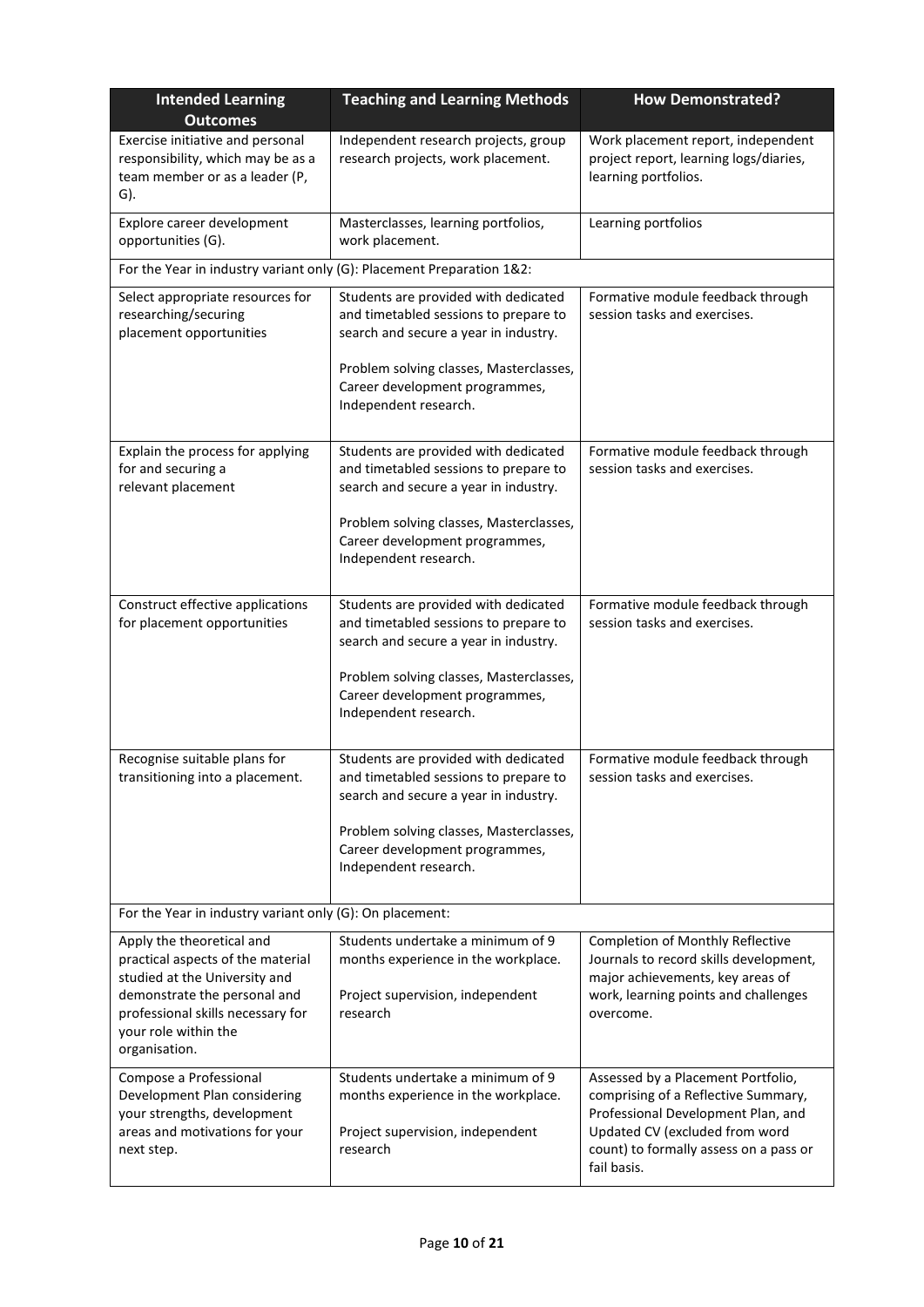| <b>Intended Learning</b><br><b>Outcomes</b>                                                                                                       | <b>Teaching and Learning Methods</b>                                                                                     | <b>How Demonstrated?</b>                                                                                                                                                                                                                         |
|---------------------------------------------------------------------------------------------------------------------------------------------------|--------------------------------------------------------------------------------------------------------------------------|--------------------------------------------------------------------------------------------------------------------------------------------------------------------------------------------------------------------------------------------------|
| Modify your CV to include the<br>skills and experience you have<br>gained through your significant<br>experience gained in the past 12<br>months. | Students undertake a minimum of 9<br>months experience in the workplace.<br>Project supervision, independent<br>research | Formative feedback during a<br>Placement Visit (in person or via Skype)<br>from Placement Provider and<br>Placement Tutor regarding reflection<br>on skills development, areas of<br>strength and weakness and<br>contribution to the workplace. |

### **10. Progression points**

This programme follows the standard Scheme of Progression set out in **Senate Regulations** – see the version of Senate Regulation 5 governing undergraduate programmes relevant to the year of entry.

• *For Foundation Year Variant:* Reference should be made to the Foundation Year Programme Specification.

• EG2006 has no resit option so must be passed at the first attempt because to provide one is impractical given the combination of practical and team-working.

• Major individual or group projects modules and/or those covering AHEP3 learning outcomes that are not assessed in other modules are designated as being required to be passed at Honours level and cannot be treated as compensated fails for progression. These are indicated in the relevant module specifications: EG1006, EG2004 and EG2006.

- No failed credits (i.e. those for which assessment opportunities have been exhausted) may be carried from 1<sup>st</sup> year (level 4) to 2<sup>nd</sup> year (level 5), or from 2<sup>nd</sup> year (level 5) to 3<sup>rd</sup> year (level 6) because this would prevent students from being eligible for the award of an accredited degree at the end of their 3rd or 4th year.
- For MEng students, in

addition to the standard regulations governing undergraduate programmes,

for progression from 2<sup>nd</sup> year to 3<sup>rd</sup> year a credit weighted average mark of 55% or more is required. Failure to progress will result in a

change in programme from MEng to the equivalent BEng programme. Third year BEng students with a  $2^{nd}$  year credit-weighted average below 55% will not be permitted to transfer to an MEng programme during their 3<sup>rd</sup> year, others may be permitted to do this.

• For MEng students, in

addition to the standard regulations governing undergraduate programmes, for progression from  $3^{rd}$  year to  $4^{th}$  year, a credit weighted average of 55% or more is required and EG3005 and EG3008 must be passed at Honours level. Candidates who do not meet these criteria will be considered for the award of a BEng or non-accredited BSc degree in their discipline, after one further resit attempt for any failed modules if necessary.

• An MEng student who entered into the  $3<sup>d</sup>$  year on the basis of Accreditation of Prior Learning (APL but fails to achieve the requirements above to progress from  $3<sup>rd</sup>$  to  $4<sup>th</sup>$  year will be permitted one further attempt to resit any failed modules for which they have remaining attempts. They will be considered against the University's criteria for the award of a Top Up degree and, if they meet these requirements, be awarded a non-accredited BSc degree in General Engineering.

The following additional progression requirements apply for the with Industry version of the programme:

A Placement Student will revert back to the degree without Year in Industry if:

- 1. They fail to secure a year in industry role.
- 2. They fail to pass the assessment related to the year in industry.

3. The year in industry ends early due to the behaviour of the Placement Student not being in accordance with the University's Regulations for Students, Student Responsibilities. The Placement Student will need to suspend for the remainder of the academic year. To prevent such an incident from happening, processes are in place to identify any possible issues or concerns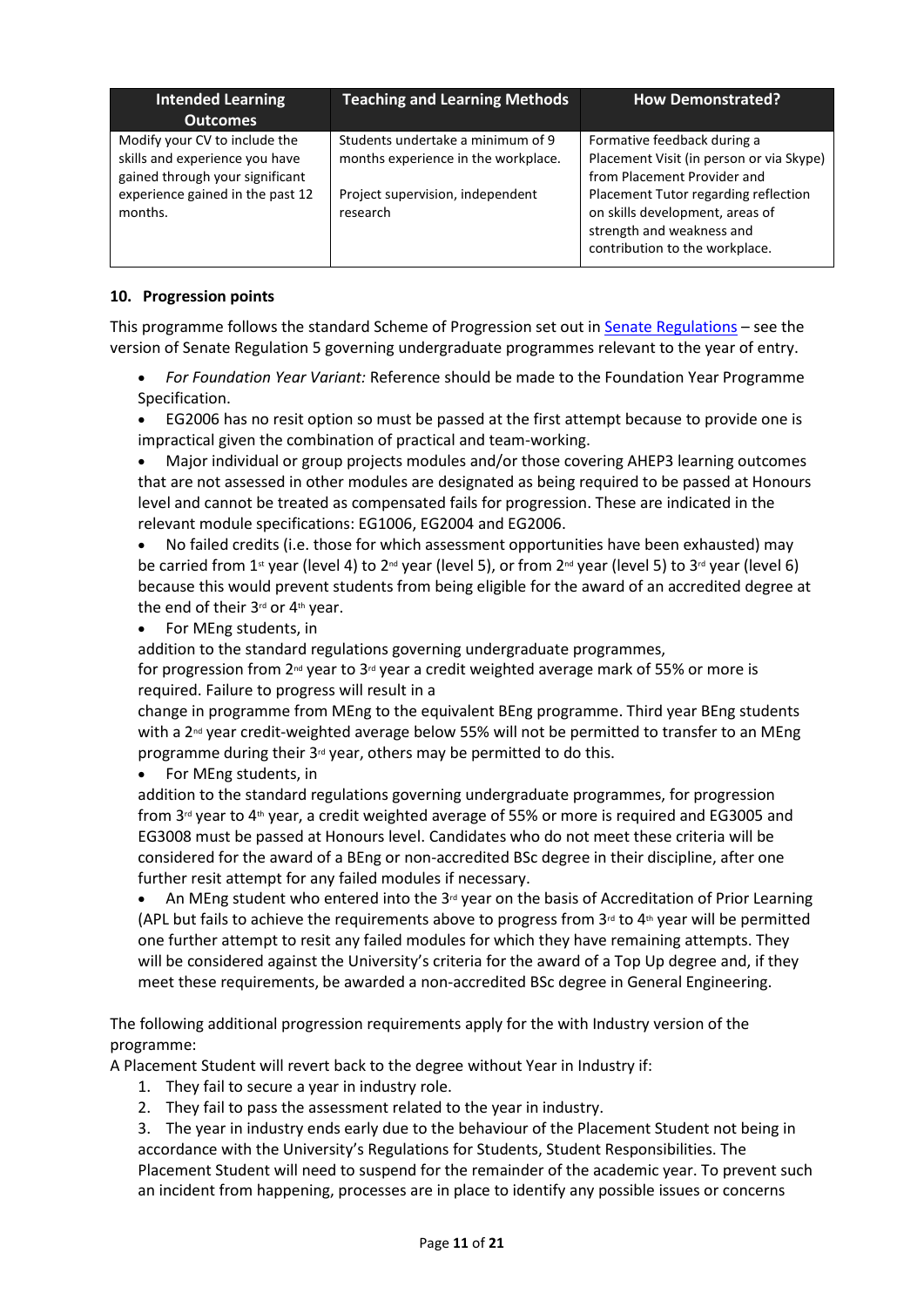early in the year in industry role. This includes a start check, regular communications, visits to the workplace (physical and/or virtual) and evaluation. Communication and contact between the Placement Student, Placement Provider and University provides support should issues arise.

4. They discontinue their Year in Industry. A student can return to their campus-based studies no later than the end of teaching week 2 at the start of the academic year should they decide to discontinue their Year in Industry they should complete a Course Transfer From. If a Placement Student decides to discontinue their Year in Industry after this point they will need to suspend their studies for the remainder of the academic year.

Nine months is the minimum time required for a year in industry to be formally recognised. If the year in industry is terminated earlier than 9 months as a result of event outside of the Placement Students control (for example redundancy, or company liquidation), the following process will be adopted:

1. If the Placement Student has completed  $1 - 6$  months, they will be supported to search for another placement to take them up to the 9 months required for the year in industry to be formally recognised. If the Placement Student does not find a placement to meet this criteria they will be required to suspend and transferred onto the degree without Year in Industry.

2. If the Placement Student has completed 7-8 months, they will be supported to search for another placement to take them up to the 9 months required for the year in industry to be formally recognised. If the Placement Student cannot source an additional placement to take them to 9 months, assessments related to the year in industry will be set for the student to make it possible for the individual learning objectives for the year in industry to be met. This will allow the Year in Industry to be recognised in the degree certificate.

A Placement Student will not be permitted to undertake a placement which runs across two academic years.

In cases where a student has failed to meet a requirement to progress he or she will be required to withdraw from the course

## **Course transfers**

Students who do not achieve the standard required for MEng, including those who have an average 2<sup>nd</sup> year mark of less than 55%, will be transferred to the BEng degree course

#### **11. Criteria for award and classification**

This programme follows the standard scheme of undergraduate award and classification set out in [Senate Regulations](http://www.le.ac.uk/senate-regulations) – see the version of *Senate Regulation 5 governing undergraduate programmes* relevant to the year of entry.

The following additional award requirements for this programme have been approved as conditions of professional body accreditation:

• Major individual or group project modules and/or those covering AHEP3 learning outcomes that are not assessed in other modules are designated as being required to be passed at Honours level and cannot be treated as compensated fails for the purpose of award. For BEng these are EG3005 and EG3008. For MEng these are EG4007 and EG4009.

• EG4007 and EG4009 have no resit option so must be passed at the first attempt because to provide one is impractical given the combination of practical and team-working.

• For accreditation purposes, the Engineering Council requires that finalists on accredited BEng and MEng programmes:

1. Must have no more than 30 credits of "compensated fail" in levels 4-6 (BEng) or levels 4-7 (MEng). Compensated fails must have marks no lower than 35% in levels 4-6 or 40% at level 7.

2. Must not have any failed modules in levels 4-6 (BEng) or levels 4-7 (MEng) with marks below the "compensated fail" level.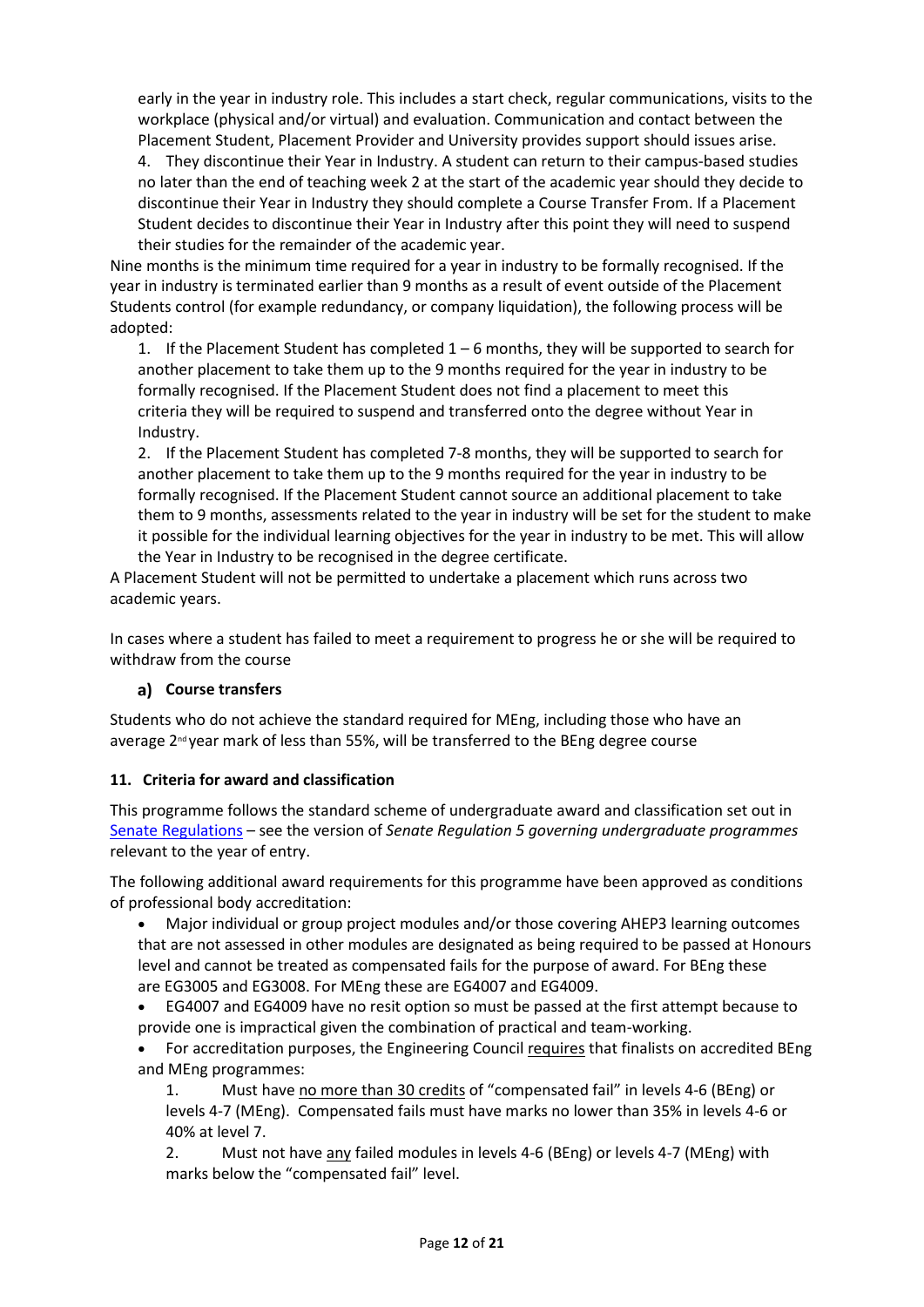Finalists who do not meet both these criteria will be permitted one further attempt to resit any failed modules for which they have remaining attempts. If after resit they do not achieve the requirements above but do meet the University's criteria for the award of a bachelor's degree, they will be awarded the non-accredited degree of BSc in General Engineering.

## **12. Special features**

Students receive a broad education in engineering which also provides the flexibility for more specialist focus later in the degree. Opportunities are available to undertake industrial placement with a sponsoring company (with Industry). Students following "with a Year Abroad" programmes study for year out of the UK. The year abroad does not replace any of the Leicester course material, rather it provides an opportunity for the students' to broaden their experience.

The four undergraduate degree streams of Aerospace, Mechanical, Electronic & Electrical and General are highly integrated. Students may switch between Aerospace, Mechanical and General programmes during their first year. This derives from the General Engineering ethos of the Department, ensures all engineering students benefit from a solid foundation in the fundamentals of all engineering disciplines. This features is used to maximise opportunities for interdisciplinary working and integrated projects teams that are so important to modern professional engineering careers.

For students on the with Industry programme, It is the student's responsibility to secure a year in industry role. Students are invited to attended Placement Preparation modules, additional support workshops and 1-2-1 appointments with the Career Development Service. Employer led activities provide a platform for students to engage with organisations who are recruiting students for year in industry roles. When a Placement Student starts a year in industry, they will be required to complete health and safety documents and confirm they have completed a formal induction process no later than the 2nd week of placement.

## **13. Indications of programme quality**

Normal University academic quality assurance processes are used to continuously review and improve the programmes. The last major review and re-structure of the programmes was during institutional Curriculum Transformation process, resulting in the current programmes structures being applied to students entering from academic year 2018/2019.

All of the current programmes are accredited by the appropriate professional engineering institutions (PEIs) and the MEng programmes offer direct route to Chartered Engineer status (CEng) (further learning following graduation is required to obtain CEng with a BEng degree).

Currently, accreditation of programmes within the Department of Engineering are maintained through the Institution of Mechanical Engineers (IMechE), Institution of Engineering and Technology (IET) and Institute of Measurement and Control (InstMC). The Department keeps the professional engineering institutions whom we seek accreditation from under review and the 5 yearly accreditation visits are key events in continuously improving the programmes and evolving them to meet the needs of future graduates and employers.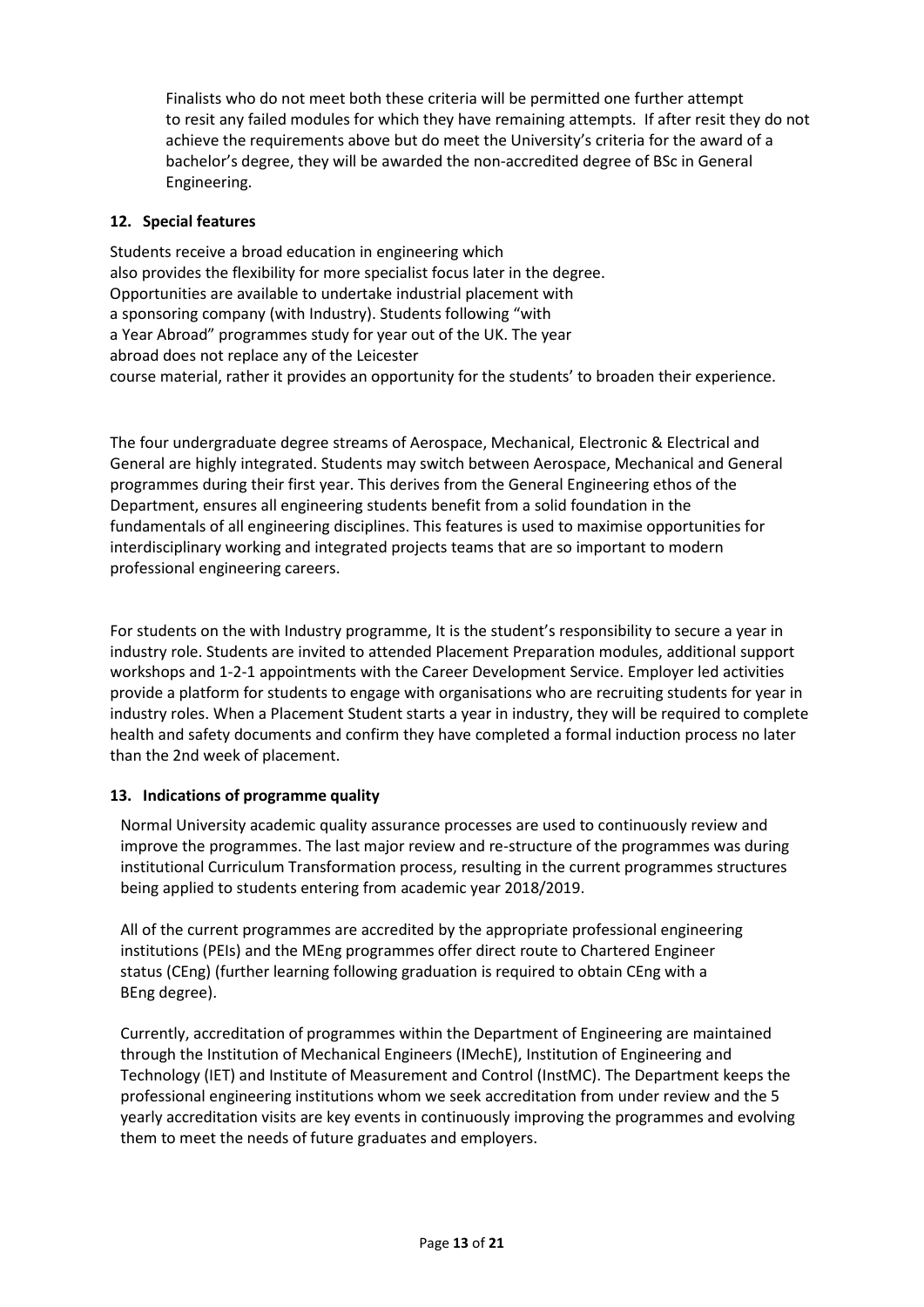Revisions to the programme and module ILOs, and the introduction of new Engineering Council criteria for awarding accredited degrees were implemented in the latest revision of these programmes in response to the accreditation visit in December 2018.

## **14. External Examiner(s) reports**

The details of the External Examiner(s) for this programme and the most recent External Examiners' reports for this programme can be found at **[exampapers@Leicester](https://exampapers.le.ac.uk/)** [log-in required]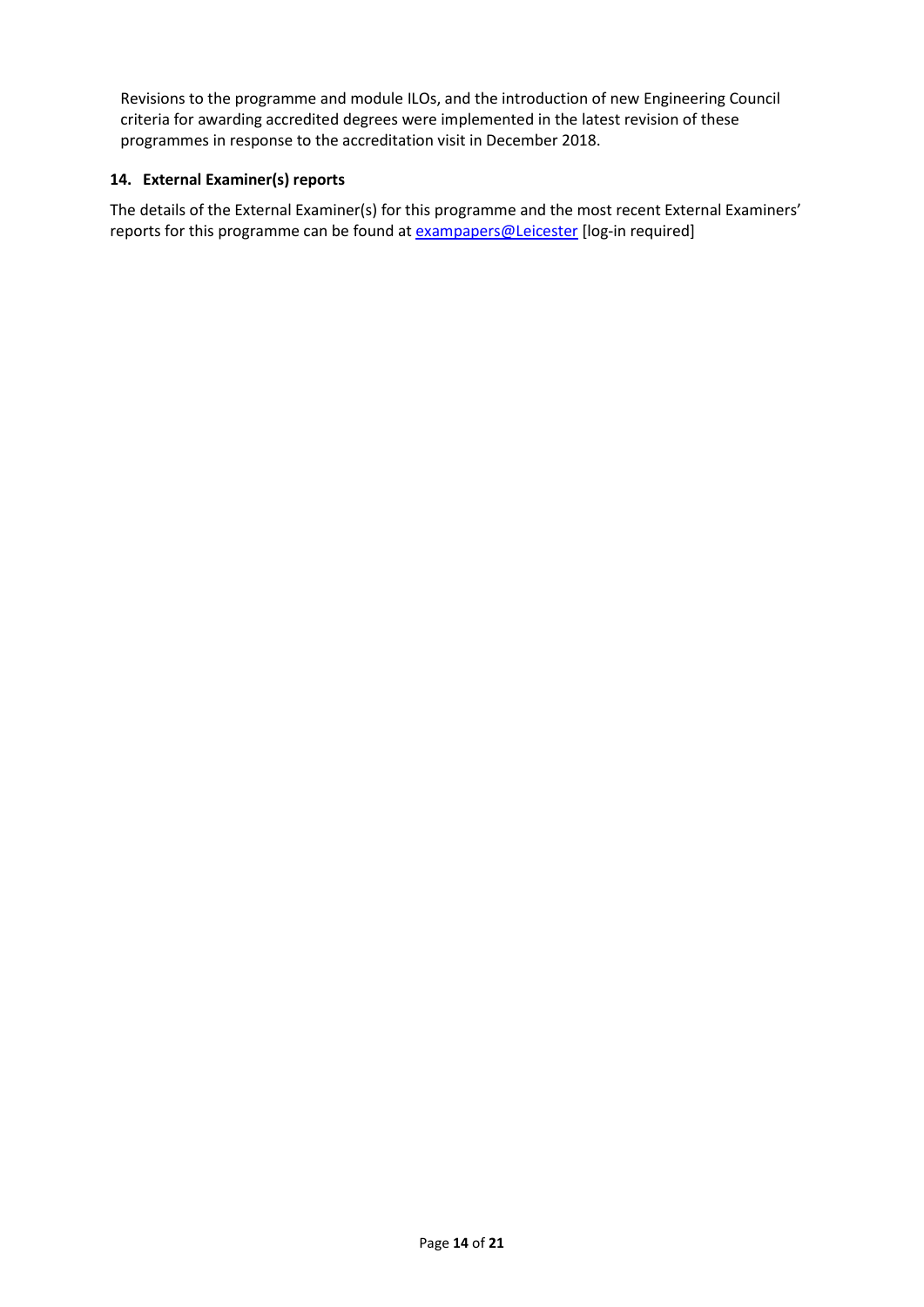

# **Programme Specification (Undergraduate) FOR ENTRY YEAR: 2022/23**

**Date created:** 07/04/2021 **Last amended:** 02/03/2022 **Version no.** 1

## **Appendix 1: Programme structure (programme regulations)**

The University regularly reviews its programmes and modules to ensure that they reflect the current status of the discipline and offer the best learning experience to students. On occasion, it may be necessary to alter particular aspects of a course or module.

#### **Updates to the programme**

| <b>Academic year affected</b> | <b>Module Code(s)</b> | Update                                                                                         |
|-------------------------------|-----------------------|------------------------------------------------------------------------------------------------|
| 2022/23                       | EG1006                | 30 credit core module, EG1006, replaced with two 15 credit core modules, EG1007 and<br>EG1004. |
|                               |                       |                                                                                                |
|                               |                       |                                                                                                |
|                               |                       |                                                                                                |

## BEng/ MEng General Engineering

### **Level 4/Year 1 2022/23**

Credit breakdown

| <b>Status</b> | <b>Year long</b> | Semester 1 | Semester 2 |
|---------------|------------------|------------|------------|
| Core          | 90 credits       | 15 credits | 15 credits |
| Optional      | n/a              | n/a        | n/a        |

120 credits in total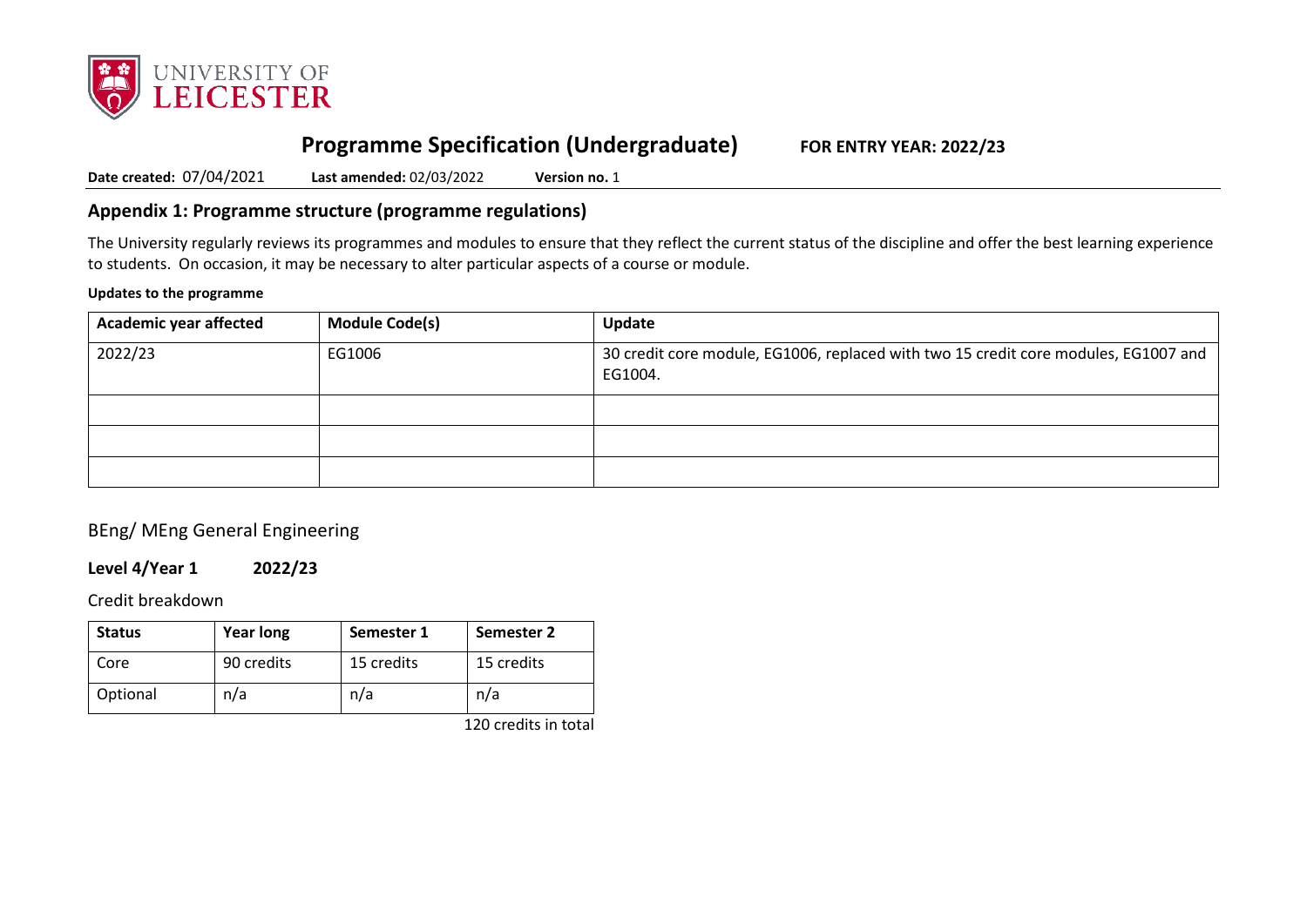# Core modules

| Delivery period  | Code     | <b>Title</b>                          | <b>Credits</b> |
|------------------|----------|---------------------------------------|----------------|
| Year long        | EG1004*  | ENGINEERING EXPERIMENTATION           | 15 credits     |
| Year long        | EG1007*  | SUSTAINABLE ENGINEERING DESIGN        | 15 credits     |
| Year long        | EG1101 * | MECHANICAL ENGINEERING                | 30 credits     |
| Year long        | EG1201 * | ELECTRICAL AND ELECTRONIC ENGINEERING | 30 credits     |
| Sem 1            | EG1016 * | <b>ENGINEERING MATHEMATICS 1</b>      | 15 credits     |
| Sem <sub>2</sub> | EG1026 * | <b>ENGINEERING MATHEMATICS 2</b>      | 15 credits     |

### **Notes**

Modules marked with an asterisk are common to all engineering UG programmes

## **Level 5/Year 2 2023/24**

Credit breakdown

| <b>Status</b> | <b>Year long</b> | Semester 1 | Semester 2 |
|---------------|------------------|------------|------------|
| Core          | 60 credits       | 30 credits | 30 credits |
| Optional      | n/a              | n/a        | n/a        |

120 credits in total

# Core modules

| Delivery period | Code    | <b>Title</b>                             | <b>Credits</b> |
|-----------------|---------|------------------------------------------|----------------|
| Year long       | EG2004* | ENGINEERING EXPERIMENTATION AND ANALYSIS | 15 credits     |
| Year long       | EG2006* | INTEGRATED ENGINEERING DESIGN            | 30 credits     |
| Year long       | EG2302* | SYSTEM DYNAMICS AND CONTROL              | 15 credits     |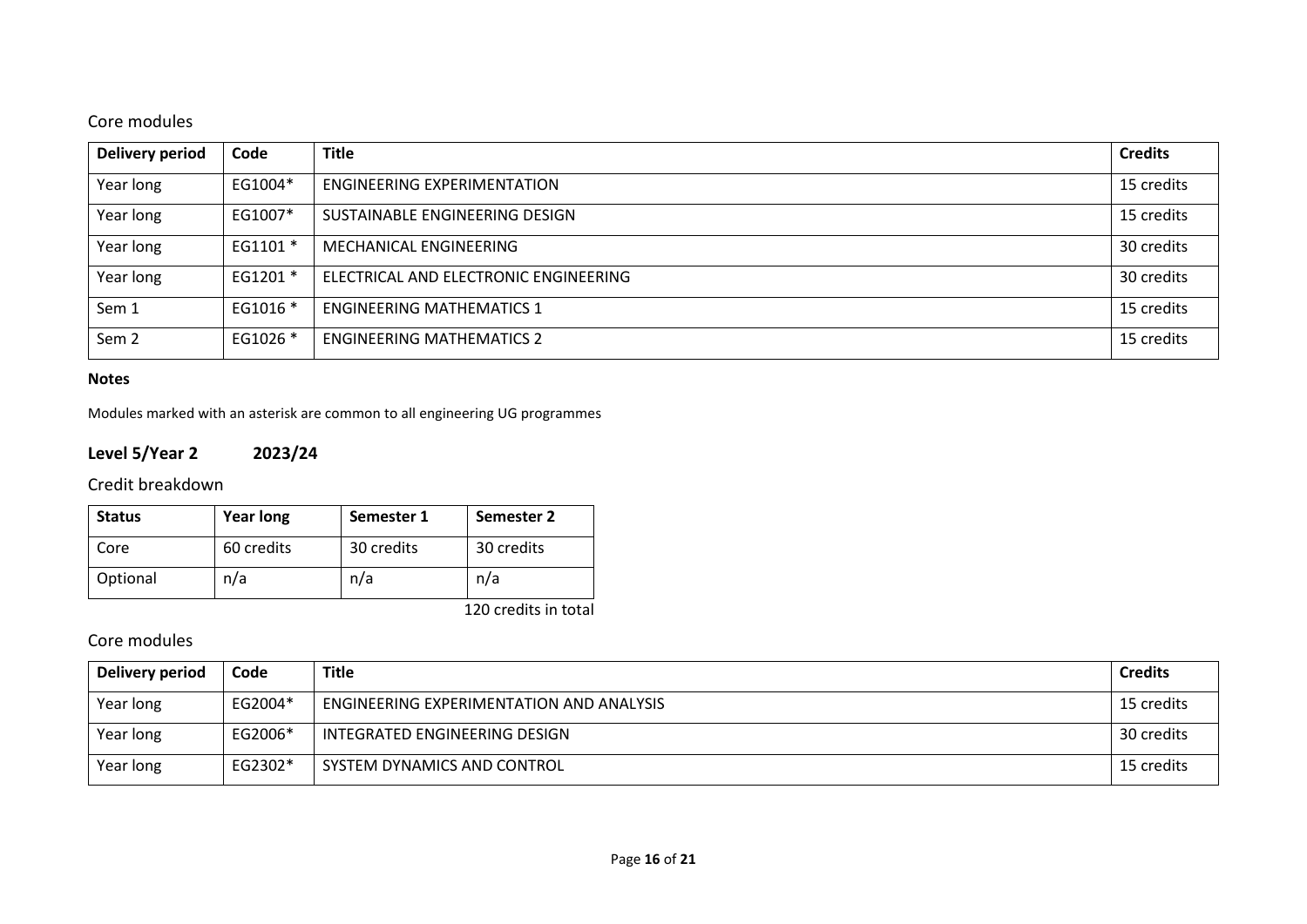| Delivery period  | Code   | <b>Title</b>                       | <b>Credits</b> |
|------------------|--------|------------------------------------|----------------|
| Sem 1            | EG2111 | <b>MATERIALS AND STRUCTURES</b>    | 15 credits     |
| Sem 1            | EG2112 | DYNAMICS AND THERMOFLUIDS          | 15 credits     |
| Sem <sub>2</sub> | EG2121 | <b>MATERIALS PROCESSING</b>        | 15 credits     |
| Sem <sub>2</sub> | EG2122 | APPLIED ENGINEERING THERMODYNAMICS | 15 credits     |

## **Notes**

Modules marked with an asterisk are common to all Engineering UG programmes.

## **Level 6/Year 3 2024/25**

## Credit breakdown

| <b>Status</b> | <b>Year long</b> | Semester 1 | Semester 2 |
|---------------|------------------|------------|------------|
| Core          | 45 credits       | 45 credits | n/a        |
| Optional      | n/a              | n/a        | 30 credits |

120 credits in total

## Core modules

| Delivery period | Code    | <b>Title</b>                       | <b>Credits</b> |
|-----------------|---------|------------------------------------|----------------|
| Year long       | EG3005* | INDIVIDUAL PROJECT                 | 30 credits     |
| Year long       | EG3008* | <b>ENGINEERING MANAGEMENT</b>      | 15 credits     |
| Sem 1           | EG3111  | FINITE ELEMENT ANALYSIS AND DESIGN | 15 credits     |
| Sem 1           | EG3112  | HEAT TRANSFER AND ENERGY SYSTEMS   | 15 credits     |
| Sem 1           | EG3313  | STATE VARIABLE CONTROL             | 15 credits     |

## **Notes**

Modules marked with an asterisk are common to all Engineering UG programmes.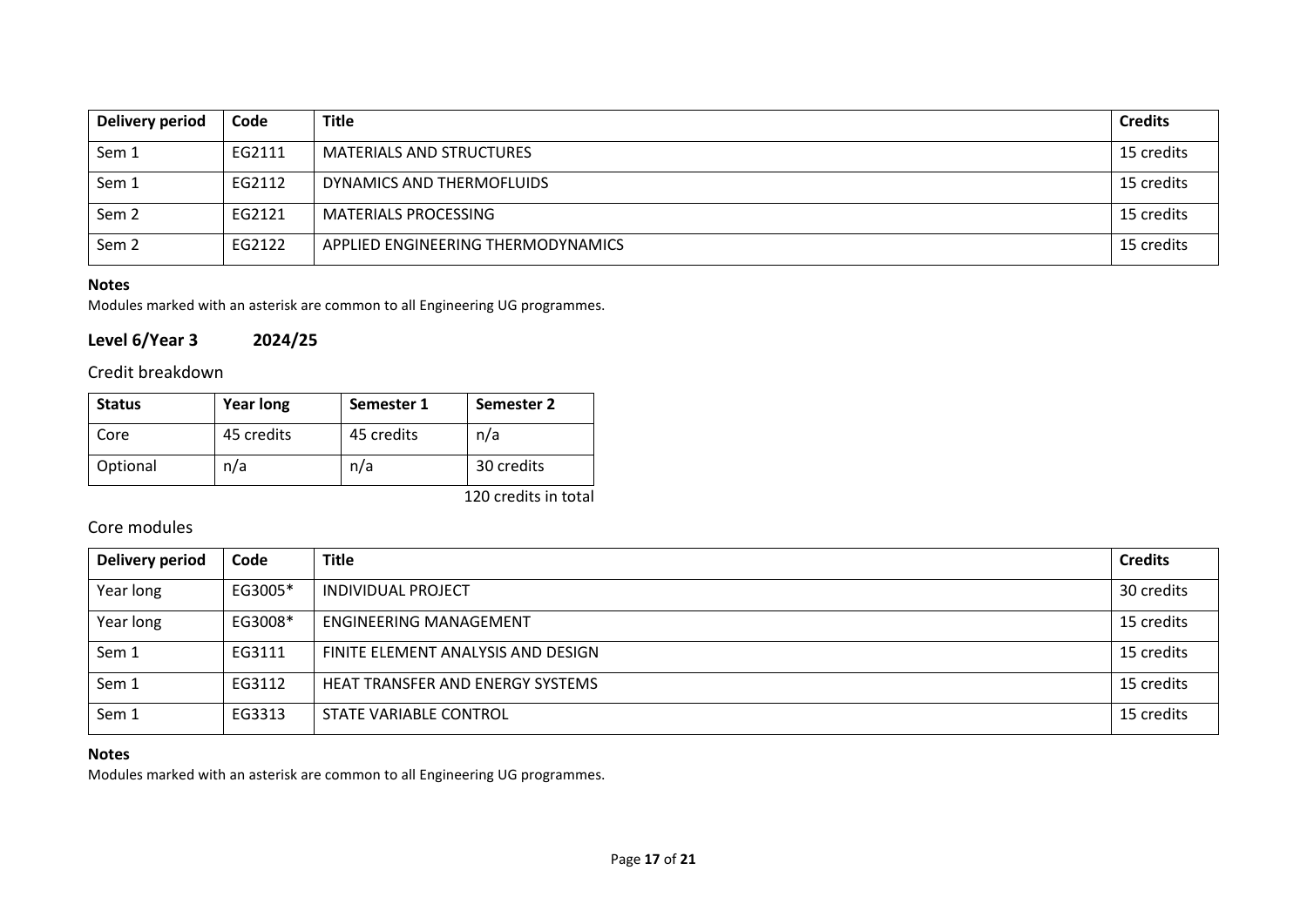# Option modules

| Delivery period | Code   | <b>Title</b>                       | <b>Credits</b> |
|-----------------|--------|------------------------------------|----------------|
| Semester 2      | EG3124 | TRIBOLOGY IN ENGINEERING DESIGN    | 15 credits     |
| Semester 2      | EG3125 | RIGID-BODY AND STRUCTURAL DYNAMICS | 15 credits     |
| Semester 2      | EG3323 | DIGITAL CONTROL AND ACTUATORS      | 15 credits     |
| Semester 2      | EG3422 | AEROSPACE MATERIALS AND STRUCTURES | 15 credits     |

### **Notes**

Choose 30 credits of options, including at least one of the underlined mechanical specialist options.

# **Level 7/Year 4 2025/26**

## Credit breakdown

| <b>Status</b> | <b>Year long</b> | Semester 1 | Semester 2 |
|---------------|------------------|------------|------------|
| Core          | 60 credits       | n/a        | n/a        |
| Optional      | n/a              | 30 credits | 30 credits |

120 credits in total

# Core modules

| Delivery period | Code   | <b>Title</b>                      | <b>Credits</b> |
|-----------------|--------|-----------------------------------|----------------|
| Year long       | EG4007 | <b>GROUP PROJECT</b>              | 30 credits     |
| Year long       | EG4009 | LEADERSHIP AND PROJECT MANAGEMENT | 30 credits     |

## Option modules

| Delivery period | Code   | <b>Title</b>                                 | <b>Credits</b> |
|-----------------|--------|----------------------------------------------|----------------|
| Semester 1      | EG4115 | FLUID INSTABILITY, TRANSITION AND TURBULENCE | 15 credits     |
| Semester 1      | EG4116 | ADVANCED SOLID MECHANICS                     | 15 credits     |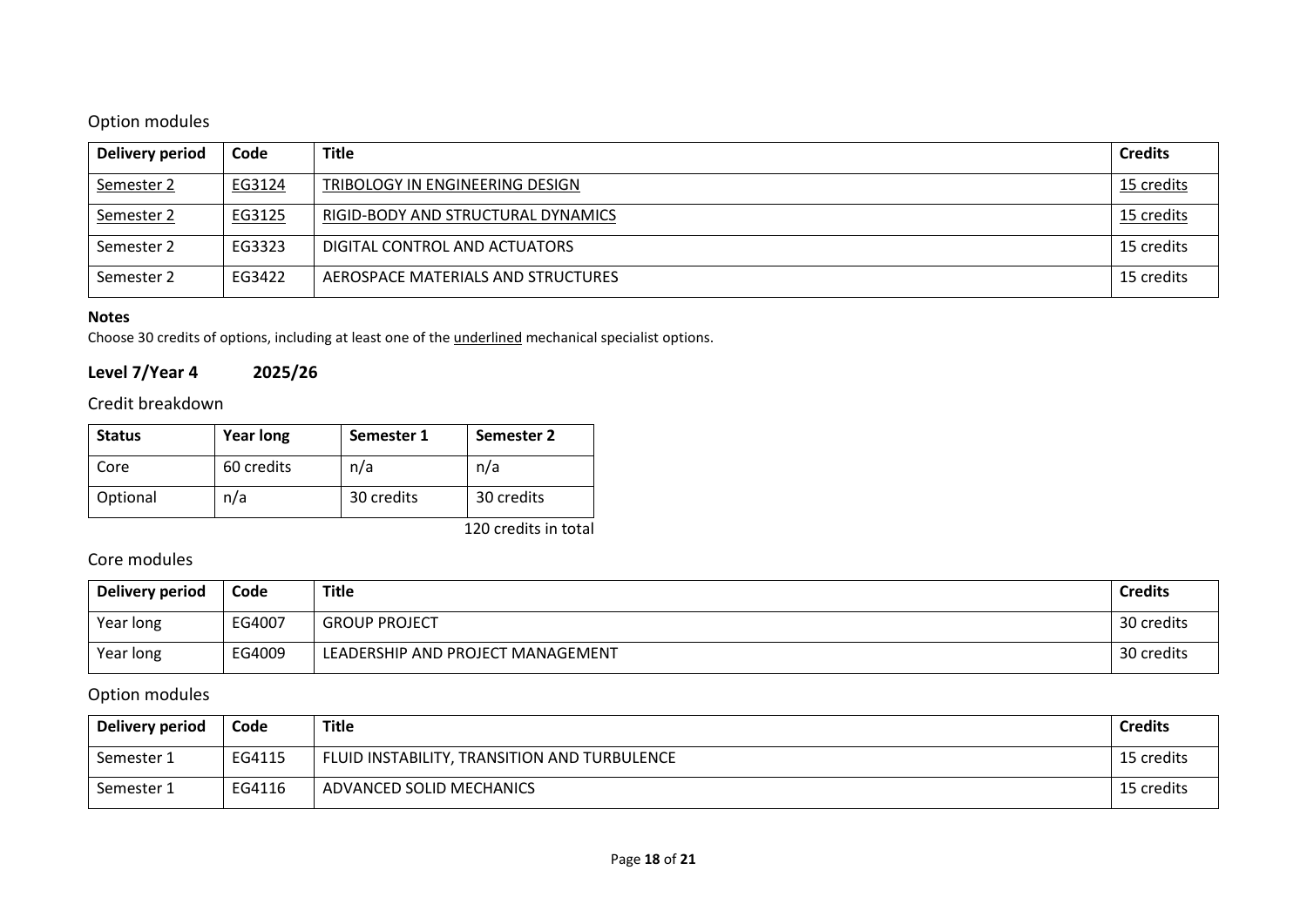| <b>Delivery period</b> | Code   | <b>Title</b>                     | <b>Credits</b> |
|------------------------|--------|----------------------------------|----------------|
| Semester 1             | EG4313 | ROTORCRAFT MECHANICS AND CONTROL | 15 credits     |
| Semester 1             | EG4413 | SPACECRAFT SYSTEMS ENGINEERING   | 15 credits     |
| Semester 2             | EG4125 | COMPUTATIONAL FLUID DYNAMICS     | 15 credits     |
| Semester 2             | EG4126 | ADVANCED COMPOSITE MATERIALS     | 15 credits     |
| Semester 2             | EG4323 | ROBUST AND NON-LINEAR CONTROL    | 15 credits     |
| Semester 2             | EG4324 | SIGNAL PROCESSING                | 15 credits     |
| Semester 2             | EG4422 | ADVANCED GAS TURBINES            | 15 credits     |

#### **Notes**

Choose 30 credits of optional modules from each semester.

#### **BEng/MEng degrees WITH INDUSTRY**

For BEng students, the year in industry must be taken in the third year of their course. The schedule for this programme is given below.

For MEng students, a single year in industry can be taken either in the third year or the fourth year of their course. The schedule for MEng students taking a year in industry in their third year is given below. The schedule is similar for MEng students taking the year in industry in their fourth year, with the third year and fourth years interchanged.

BSc with Industry degrees may be awarded as an exit award if students have successfully completed the requirements of the with industry and the University's standard requirements for a Bachelor's degree but have not achieved the Engineering Council's award requirements for accredited engineering degrees codified in sections 10 and 11 above.

#### **FIRST YEAR MODULES**

As the first year of degree programme.

#### **ADDITIONAL SECOND YEAR MODULES**

**SEMESTER 1**

**Core Modules**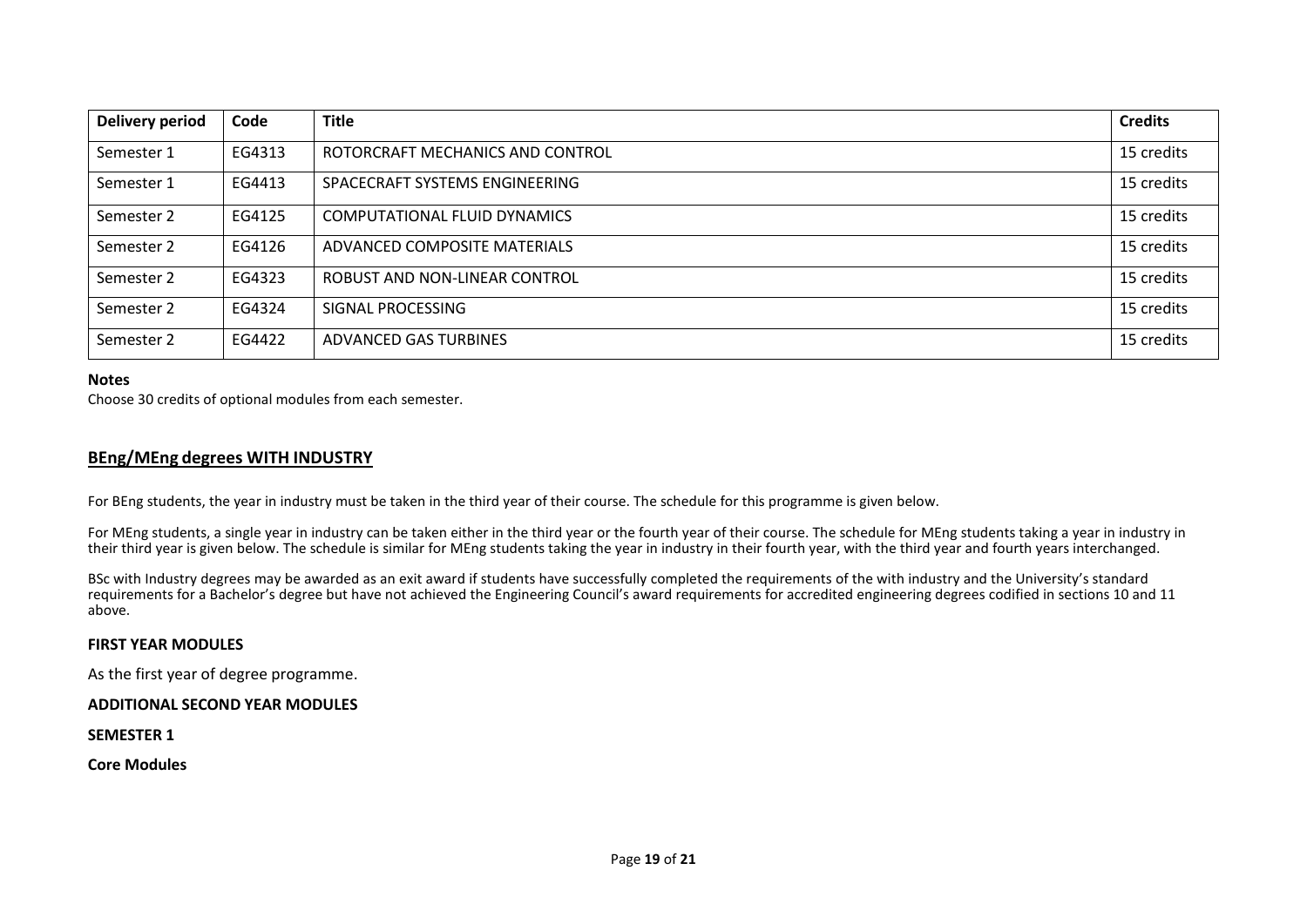| ADEG221 | Placement Preparation 1 |  |
|---------|-------------------------|--|
|         |                         |  |

#### **SEMESTER 2**

#### **Core Modules**

| ADEG22 <sup>~</sup> | Placement Preparation 2 |  |
|---------------------|-------------------------|--|
|---------------------|-------------------------|--|

#### **ADDITIONAL THIRD YEAR MODULES**

#### **Year in Industry**

| ATFC222<br>-1-<br>AV.<br>ura<br>________ | Ωn<br>hacement <i>r</i> |  |
|------------------------------------------|-------------------------|--|
|                                          |                         |  |

#### **FOURTH YEAR MODULES**

As the third year of degree programme.

#### **FIFTH YEAR MODULES (MEng with Industry only)**

As the fourth year of degree programme.

#### **BEng/MEng degrees WITH A YEAR ABROAD**

#### **FIRST AND SECOND YEAR MODULES**

As for the first and second years of BEng Aerospace Engineering/ BEng Electronic and Electrical Engineering/ BEng General Engineering/ BEng Mechanical Engineering respectively.

#### **THIRD YEAR MODULES (Year Abroad)**

Students spend the third year taking approved modules at one of the institutions associated with the Department of Engineering. Students will normally be assessed according to the criteria of the host institution, but if it is not practicable to retake failed modules there, they may be allowed to submit a report demonstrating how they have nevertheless achieved the learning outcomes for the year. Marks from the year will not count towards the degree class.

- BEng: Students who do not satisfactorily complete the year will be transferred to the standard BEng of their respective degree strand (e.g. BEng Aerospace Engineering, BEng General Engineering etc.).
- MEng: Students who do not satisfactorily complete the year will be transferred to the standard MEng of their respective degree strand (e.g. MEng Aerospace Engineering, MEng General Engineering etc.).